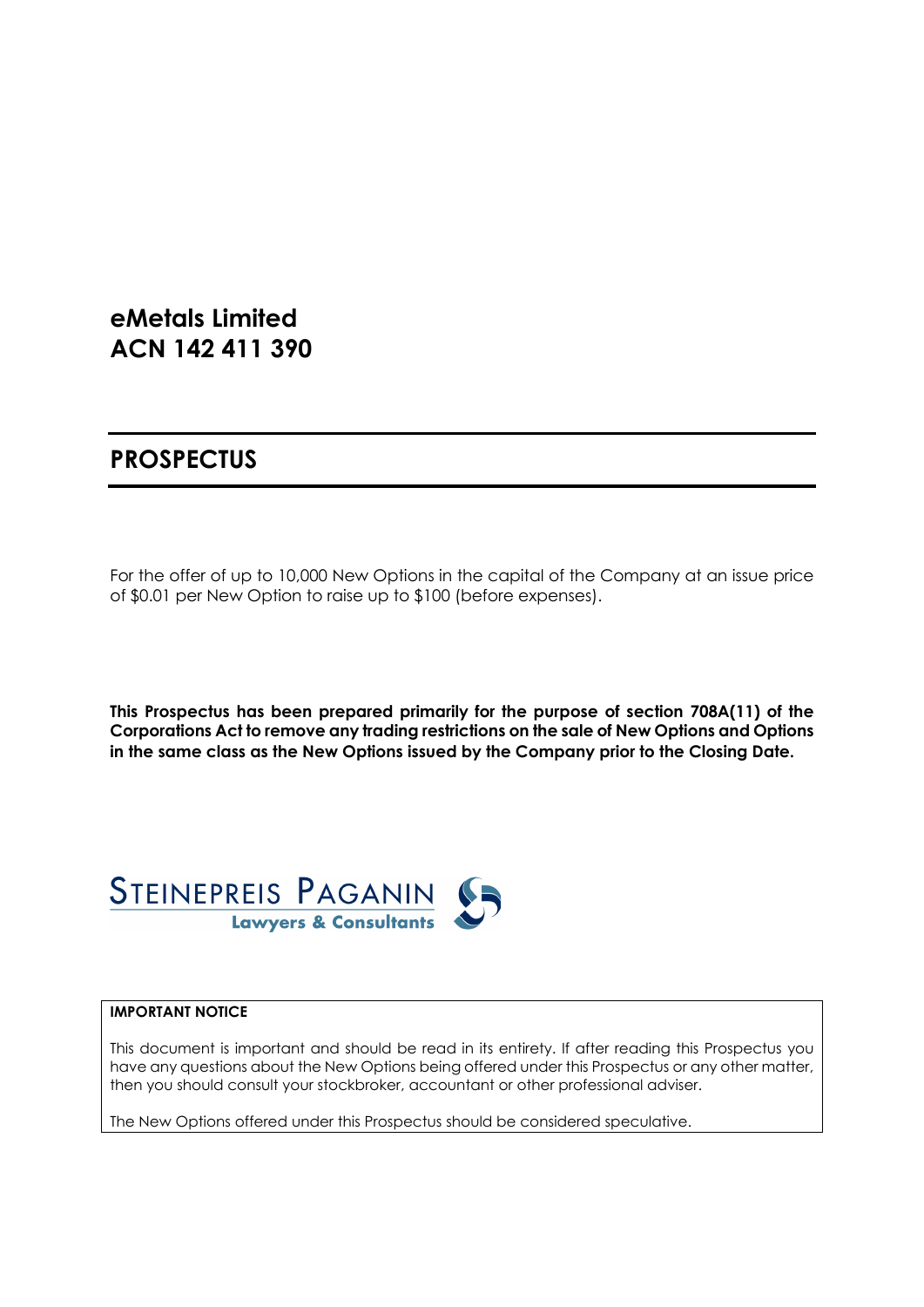# **TABLE OF CONTENTS**

| $\mathbf{1}$ .     |  |
|--------------------|--|
| 2.                 |  |
| 3.                 |  |
| $\mathbf{4}$       |  |
| 5.                 |  |
| $\boldsymbol{6}$ . |  |
| 7.                 |  |
| 8.                 |  |
| 9.                 |  |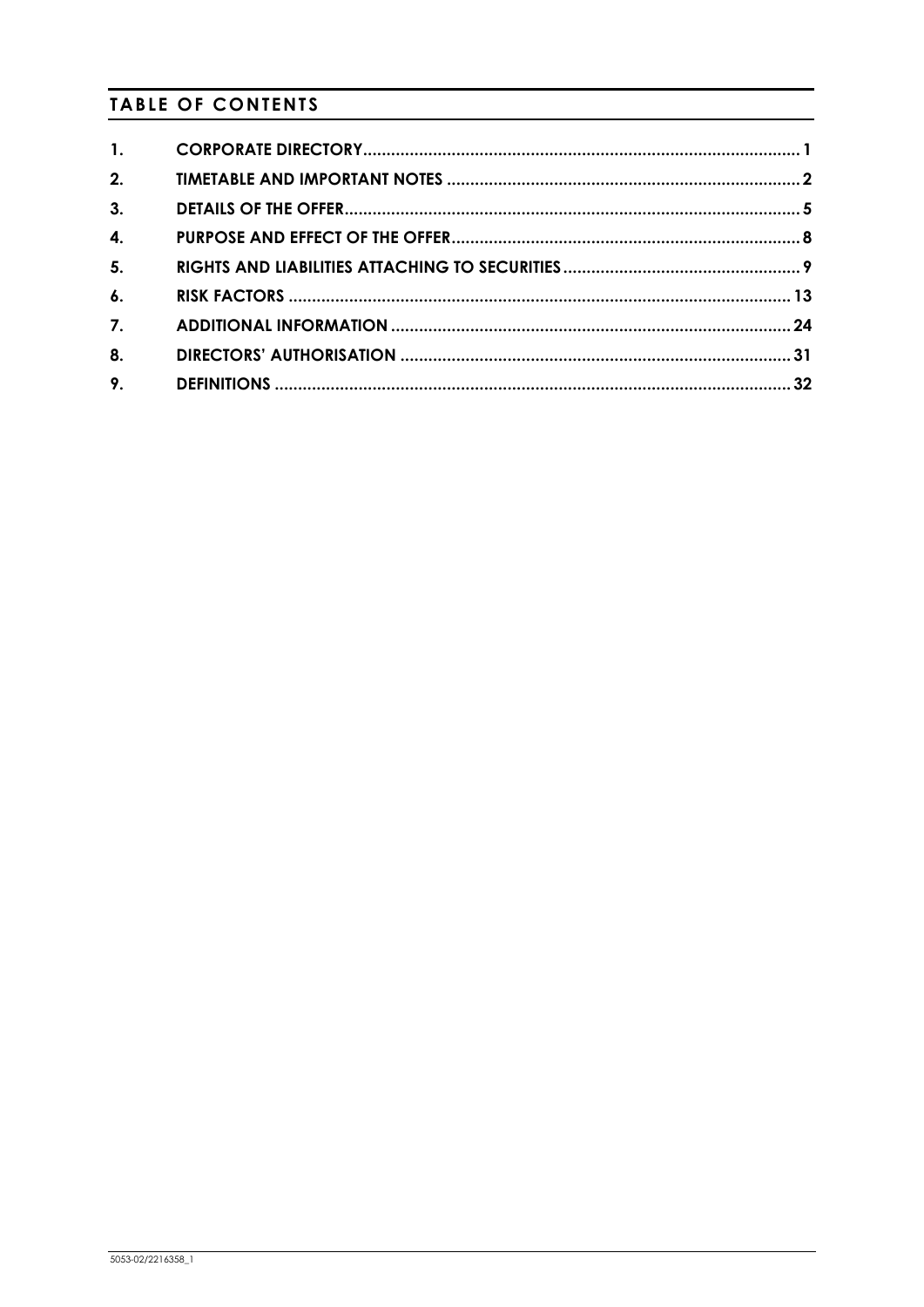#### **1. CORPORATE DIRECTORY**

#### **Directors**

Gary Lyons *Non-Executive Chairman*

Teck Wong *Non-Executive Director*

Matthew Walker *Executive Director*

#### **Company Secretary**

Sonu Cheema

#### **Share Registry\***

Automic Group Level 5, 191 St Georges Terrace PERTH WA 6000

Telephone: +61 8 9324 2099

#### **Registered Office**

Suite 9, 330 Churchill Avenue SUBIACO WA 6008

Telephone: + 61 8 6489 1600 Facsimile: +61 8 6489 1601

Email: info@emetalslimited.com.au Website: https://www.emetalslimited.com.au/

## **ASX Code**

EMT

#### **Lawyers**

Steinepreis Paganin Lawyers and Consultants Level 4, The Read Buildings 16 Milligan Street Perth WA 6000

#### **Auditors\***

HLB Mann Judd Level 4, 130 Stirling Street PERTH WA 6000

\* These entities have not been involved in the preparation of this Prospectus and have not consented to being named in this Prospectus. Their names are included for information purposes only.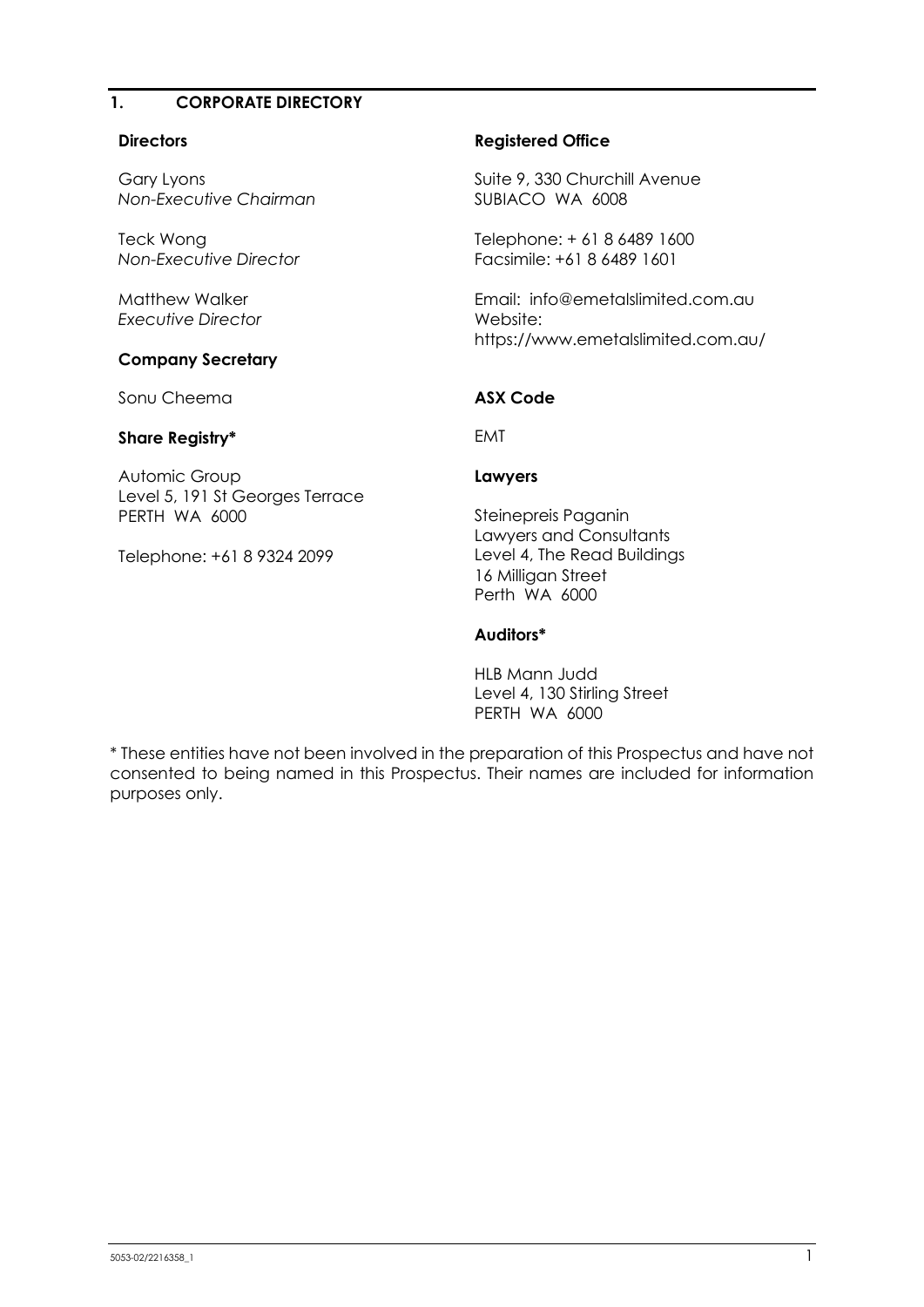# **2. TIMETABLE AND IMPORTANT NOTES**

# <span id="page-3-0"></span>**2.1 Timetable**

| <b>Action</b>                                                                                                   | Date                         |
|-----------------------------------------------------------------------------------------------------------------|------------------------------|
| Lodgement of Prospectus with the ASIC and ASX                                                                   | 19 May 2022                  |
| Opening Date                                                                                                    | 19 May 2022                  |
| Closing Date*                                                                                                   | 5:00pm WST on 20 May<br>2022 |
| Expected date of Official Quotation of the New<br>Options and Options in the same class as the New<br>Options** | 24 May 2022                  |

\* The Directors reserve the right to bring forward or extend the Closing Date at any time after the Opening Date without notice. As such, the date the New Options are expected to commence trading on ASX may vary with any change in the Closing Date.

\*\* Quotation of the New Options is subject to the Company being able to satisfy ASX of the quotation requirements set out in Chapter 2 of the ASX Listing Rules.

#### **2.2 Important Notes**

This Prospectus is dated 19 May 2022 and was lodged with the ASIC on that date. The ASIC and its officers take no responsibility for the contents of this Prospectus or the merits of the investment to which this Prospectus relates.

No New Options may be issued on the basis of this Prospectus later than 13 months after the date of this Prospectus.

The Offer is only available to those who are personally invited to accept the Offer. Applications for New Options offered pursuant to this Prospectus can only be submitted on an original Application Form which accompanies this Prospectus.

In accordance with the design and distribution obligations under the Corporations Act, the Company has determined the target market for the offer of New Options issued under this Prospectus. The Company will only distribute this Prospectus to those investors who fall within the target market determination (**TMD**) as set out on the Company's website https://www.emetalslimited.com.au/. By making an application under the Offer, you warrant that you have read and understood the TMD and that you fall within the target market set out in the TMD.

This Prospectus is a transaction specific prospectus for an offer of New Options to acquire continuously quoted securities (as defined in the Corporations Act) and has been prepared in accordance with section 713 of the Corporations Act. It does not contain the same level of disclosure as an initial public offering prospectus. In making representations in this Prospectus regard has been had to the fact that the Company is a disclosing entity for the purposes of the Corporations Act and certain matters may reasonably be expected to be known to investors and professional advisers whom potential investors may consult.

#### **2.3 Web Site – Electronic Prospectus**

A copy of this Prospectus can be downloaded from the website of the Company at https://www.emetalslimited.com.au/. If you are accessing the electronic version of this Prospectus for the purpose of making an investment in the Company, you must be an Australian resident and must only access this Prospectus from within Australia.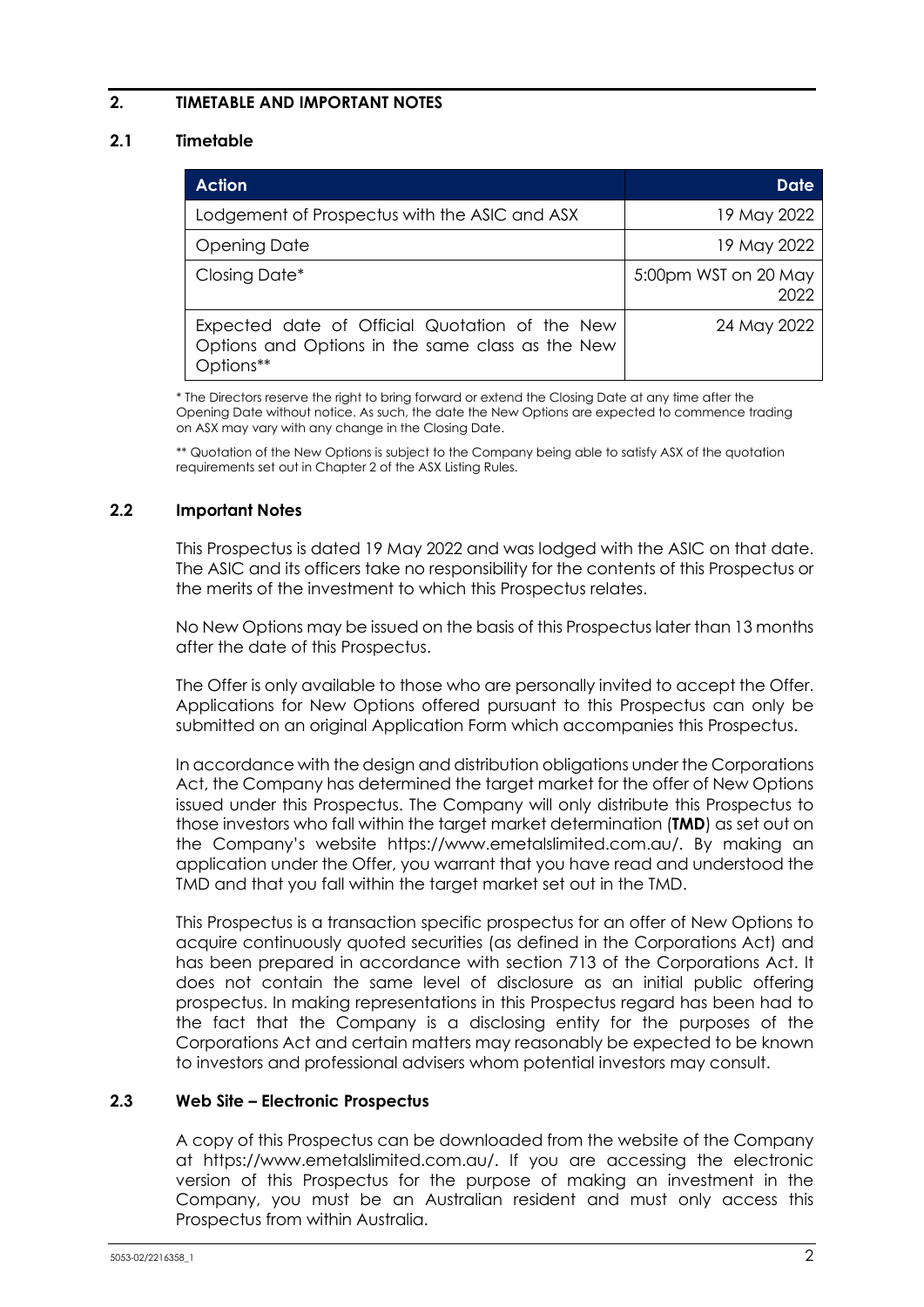The Corporations Act prohibits any person passing onto another person an Application Form unless it is attached to a hard copy of this Prospectus or it accompanies the complete and unaltered version of this Prospectus. Any person may obtain a hard copy of this Prospectus free of charge by contacting the Company.

The Company reserves the right not to accept an Application Form from a person if it has reason to believe that when that person was given access to the electronic Application Form, it was not provided together with the electronic Prospectus and any relevant supplementary or replacement prospectus or any of those documents were incomplete or altered.

## **2.4 Risk Factors**

Potential investors should be aware that subscribing for New Options in the Company involves a number of risks. The key risk factors of which investors should be aware are set out in Section [6.](#page-14-0) These risks together with other general risks applicable to all investments in listed securities not specifically referred to, may affect the value of the New Options in the future. Accordingly, an investment in the Company should be considered highly speculative. Investors should consider consulting their professional advisers before deciding whether to apply for New Options pursuant to this Prospectus.

#### **2.5 Overseas Investors**

The distribution of this Prospectus in jurisdictions outside Australia may be restricted by law and therefore persons into whose possession this document comes should seek advice on and observe any such restrictions. Any failure to comply with these restrictions constitutes a violation of those laws. This Prospectus does not constitute an offer of New Options in any jurisdiction where, or to any person to whom, it would be unlawful to issue in this Prospectus.

#### **2.6 Forward-looking statements**

This Prospectus contains forward-looking statements which are identified by words such as 'may', 'could', 'believes', 'estimates', 'targets', 'expects', or 'intends' and other similar words that involve risks and uncertainties.

These statements are based on an assessment of present economic and operating conditions, and on a number of assumptions regarding future events and actions that, as at the date of this Prospectus, are expected to take place.

Such forward-looking statements are not guarantees of future performance and involve known and unknown risks, uncertainties, assumptions and other important factors, many of which are beyond the control of our Company, the Directors and our management.

We cannot and do not give any assurance that the results, performance or achievements expressed or implied by the forward-looking statements contained in this prospectus will actually occur and investors are cautioned not to place undue reliance on these forward-looking statements.

We have no intention to update or revise forward-looking statements, or to publish prospective financial information in the future, regardless of whether new information, future events or any other factors affect the information contained in this prospectus, except where required by law.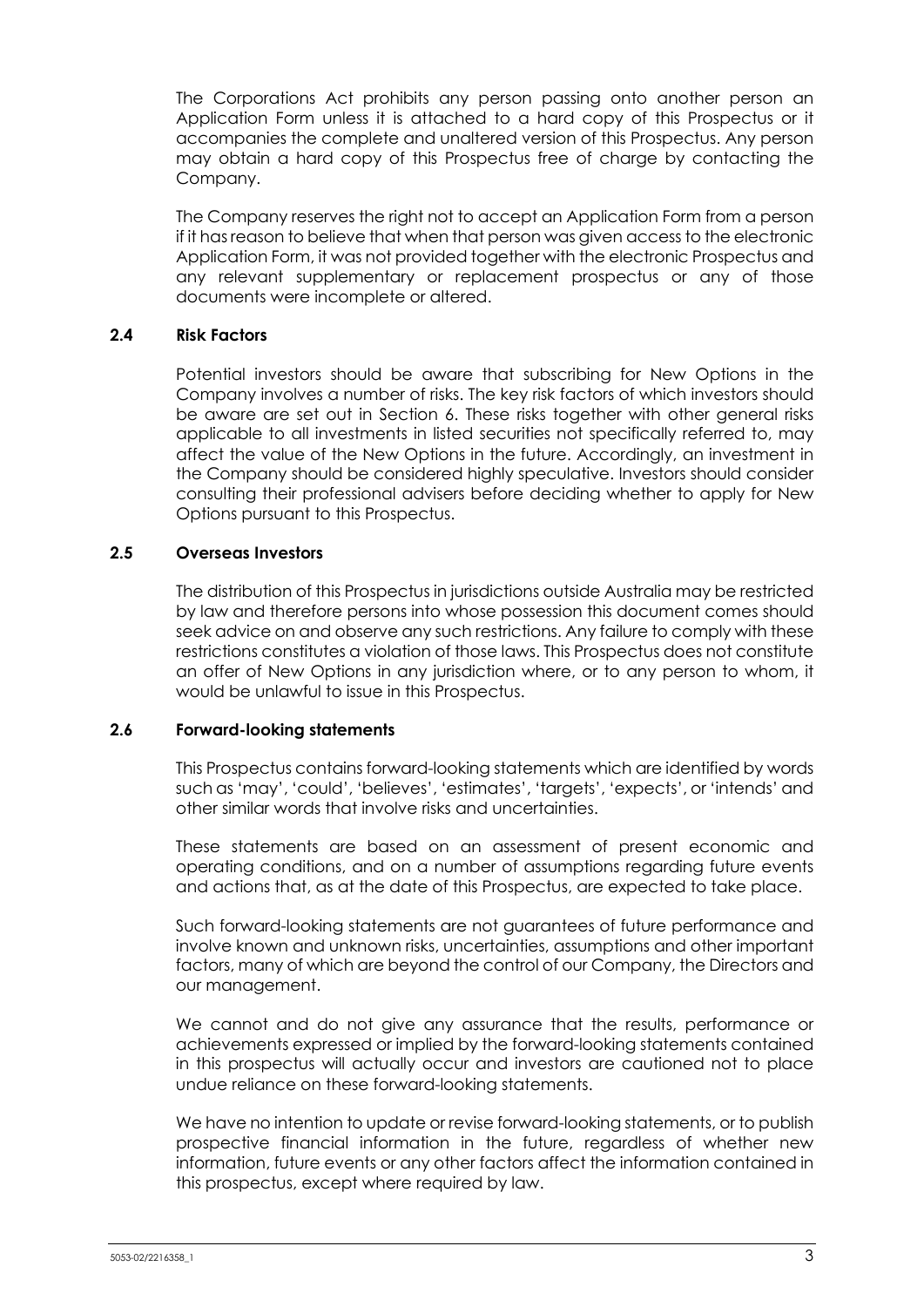These forward looking statements are subject to various risk factors that could cause our actual results to differ materially from the results expressed or anticipated in these statements. These risk factors are set out in Section 6.

#### **2.7 Disclaimer**

No person is authorised to give any information or to make any representation in connection with the Offer described in this Prospectus which is not contained in this Prospectus. Any information not so contained may not be relied upon as having been authorised by the Company or any other person in connection with the Offer. You should rely only on information in this Prospectus.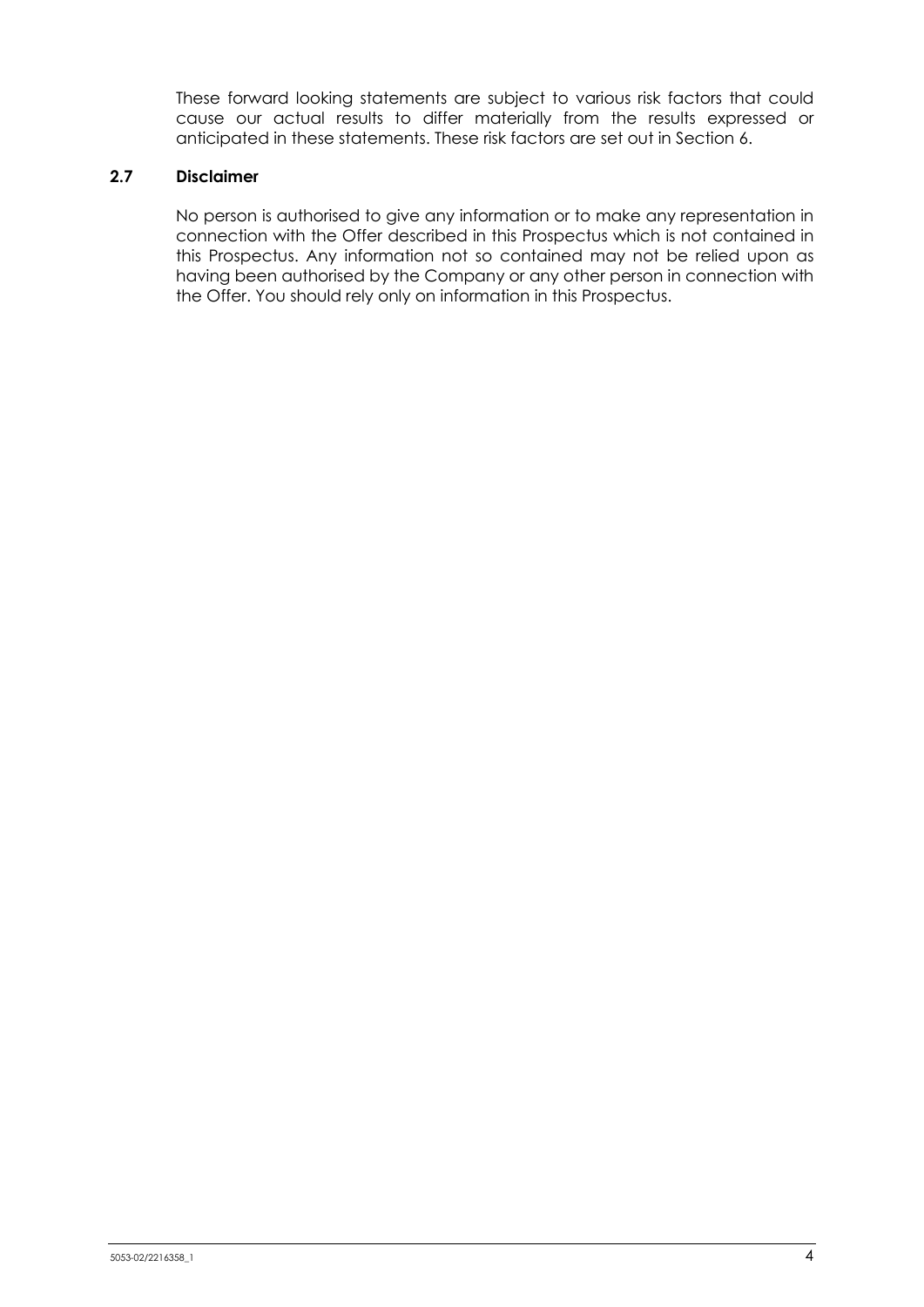## **3. DETAILS OF THE OFFER**

#### **3.1 Offer**

Under this Prospectus, the Company invites investors identified by the Directors to apply for up to 10,000 New Options at an issue price of \$0.01 per New Options to raise up to \$100 (before expenses).

The Offer will only be extended to specific parties on invitation from the Directors. Application Forms will only be provided by the Company to these parties.

The full terms and conditions of the New Options to be offered under this Prospectus are set out in Section [5.1.](#page-10-0)

## **3.2 Objective**

The Company is seeking to raise only a nominal amount of \$100 under this Prospectus and, accordingly, the purpose of this Prospectus is not to raise capital.

The purpose of this Prospectus is to remove any trading restrictions that may have attached to Options in the same class as the New Options issued by the Company without disclosure under Chapter 6D of the Corporations Act prior to the Closing Date (including prior to lodgement of this Prospectus) so that, following quotation of the Options in the same class as the New Options, any on-sale of Options in that class issued before the Closing Date does not breach section 707(3) of the Corporations Act.

Relevantly, section 708A(11) of the Corporations Act provides that a sale offer does not need disclosure to investors if:

- (a) the relevant securities are in a class of securities that are quoted securities of the body; and
- (b) either:
	- (i) a prospectus is lodged with the ASIC on or after the day on which the relevant securities were issued but before the day on which the sale offer is made; or
	- (ii) a prospectus is lodged with ASIC before the day on which the relevant securities are issued and offers of securities that have been made under the prospectus are still open for acceptance on the day on which the relevant securities were issued; and
- (c) the prospectus is for an offer of securities issued by the body that are in the same class of securities as the relevant securities.

Options in the same class as the New Options are not currently in a class of quoted securities. However, the Company will apply for quotation of the New Options (including Options on issue in the same class of the New Options) within 7 days following the date of this Prospectus. The issue of the New Options under the Offer is conditional upon ASX granting Official Quotation to the New Options and Options on issue in the same class as the New Options.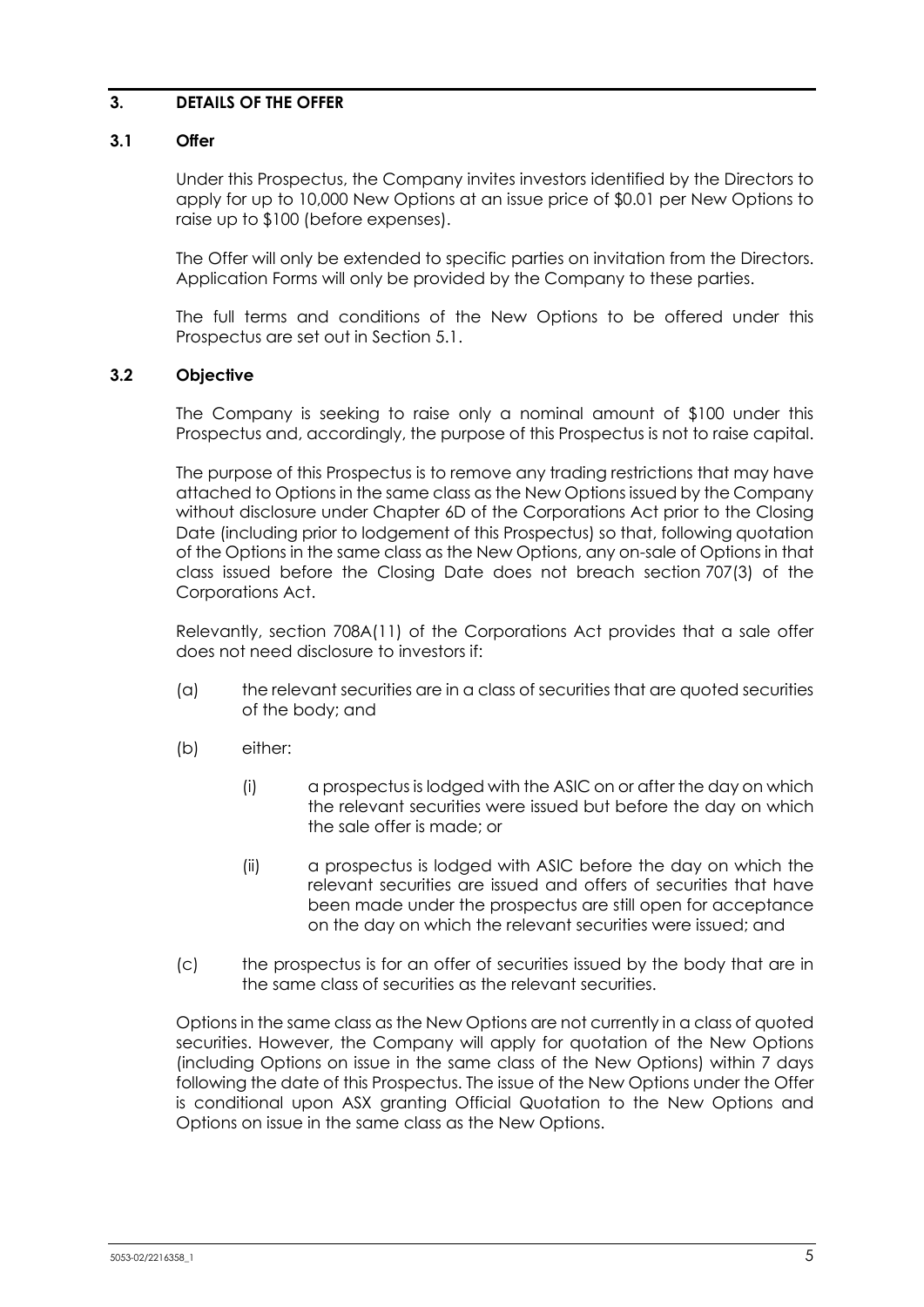## **3.3 Application for New Options**

Applications for New Options must be made by investors at the direction of the Company and must be made using the Application Form accompanying this Prospectus.

Payment for the New Options must be made in full at the issue price of \$0.01 per New Option.

Completed Application Forms and accompanying cheques must be mailed or delivered to the Company as follows:

| <b>Delivery by hand</b>                                                           | Delivery by post |  |
|-----------------------------------------------------------------------------------|------------------|--|
| Suite 9, 330 Churchill Avenue, Subiaco   PO Box 866, Subiaco WA 6904<br>  WA 6008 |                  |  |

Cheques should be made payable to "**eMetals Limited – New Options Offer Account**" and crossed "**Not Negotiable**". Completed Application Forms and cheques must reach the address set out above by no later than the Closing Date.

#### **3.4 Minimum subscription**

There is no minimum subscription.

#### **3.5 Issue of New Options**

As noted in Section 3.2 the primary purpose of the Offer is to remove any trading restrictions that may have attached to Options in the same class as the New Options issued by the Company without disclosure under Chapter 6D of the Corporations Act prior to the Closing Date of the Offer (including prior to the date of this Prospectus).

If the Directors decide to issue New Options under the Offer, the issue of New Options under the Offer will take place as soon as practicable after the Closing Date. Application monies will be held in a separate subscription account until the New Options are issued. This account will be established and kept by the Company in trust for each Applicant. Any interest earned on the application monies will be for the benefit of the Company and will be retained by the Company irrespective of whether any New Options are issued and each Applicant waives the right to claim any interest.

The Directors will determine the recipients of all the New Options. The Directors reserve the right to reject any application or to allocate any Applicant fewer New Options than the number applied for.

Where the number of New Options issued is less than the number applied for, the surplus moneys will be returned by cheque as soon as practicable after the Closing Date. Where no issue of New Options is made, the amount tendered on application will be returned in full by cheque as soon as practicable after the Closing Date. Interest will not be paid on moneys refunded.

The Company's decision on the number of New Options to be allocated to an applicant will be final.

Holding statements for New Options issued under this Prospectus will be mailed to the investors under the Offer.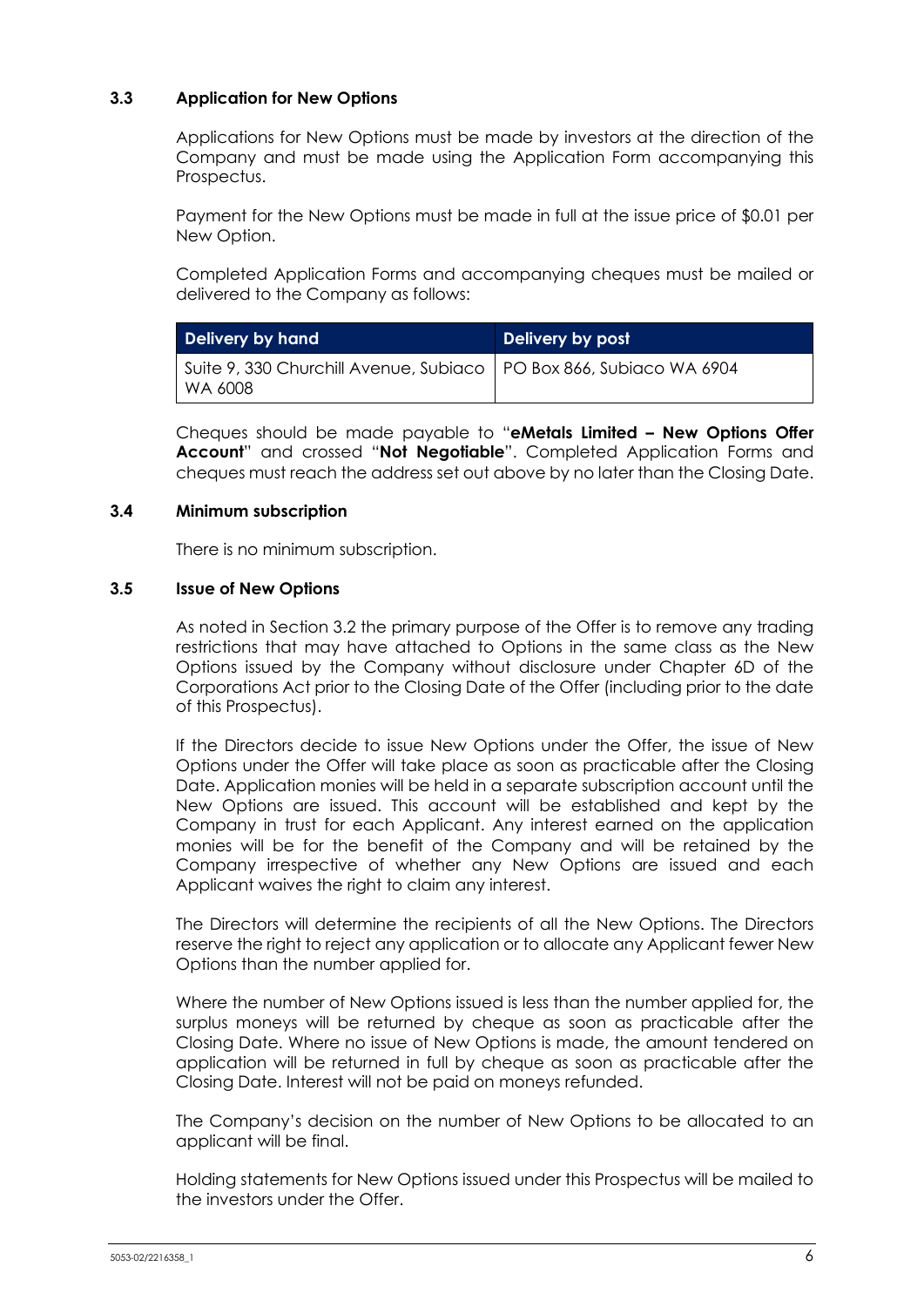## **3.6 ASX listing**

Application for Official Quotation of the New Options offered pursuant to this Prospectus will be made within 7 days of the date of this Prospectus. If ASX does not grant Official Quotation of the New Options offered pursuant to this Prospectus before the expiration of 3 months after the date of issue of the Prospectus, (or such period as varied by the ASIC), the Company will not issue any New Options and will repay all application monies for the New Options within the time prescribed under the Corporations Act, without interest.

The fact that ASX may grant Official Quotation to the New Options is not to be taken in any way as an indication of the merits of the Company or the New Options now offered for subscription.

#### **3.7 Restrictions on the distribution of the Prospectus**

The distribution of this Prospectus outside the Commonwealth of Australia may be restricted by law.

This Offer does not, and is not intended to, constitute an offer in any place or jurisdiction in which, or to any person to whom, it would not be lawful to make such an offer or to issue this Prospectus.

Residents of countries outside Australia should consult their professional advisers as to whether any government or other consents are required, or whether any formalities need to be observed should they wish to make an application to take up New Options on the basis of this Prospectus. The return of a duly completed Application Form will be taken to constitute a representation and warranty that there has been no breach of such laws and that all approvals and consents have been obtained.

#### **3.8 Enquiries**

Any questions concerning the Offer should be directed to Sonu Cheema, Company Secretary, on +61 8 6489 1600.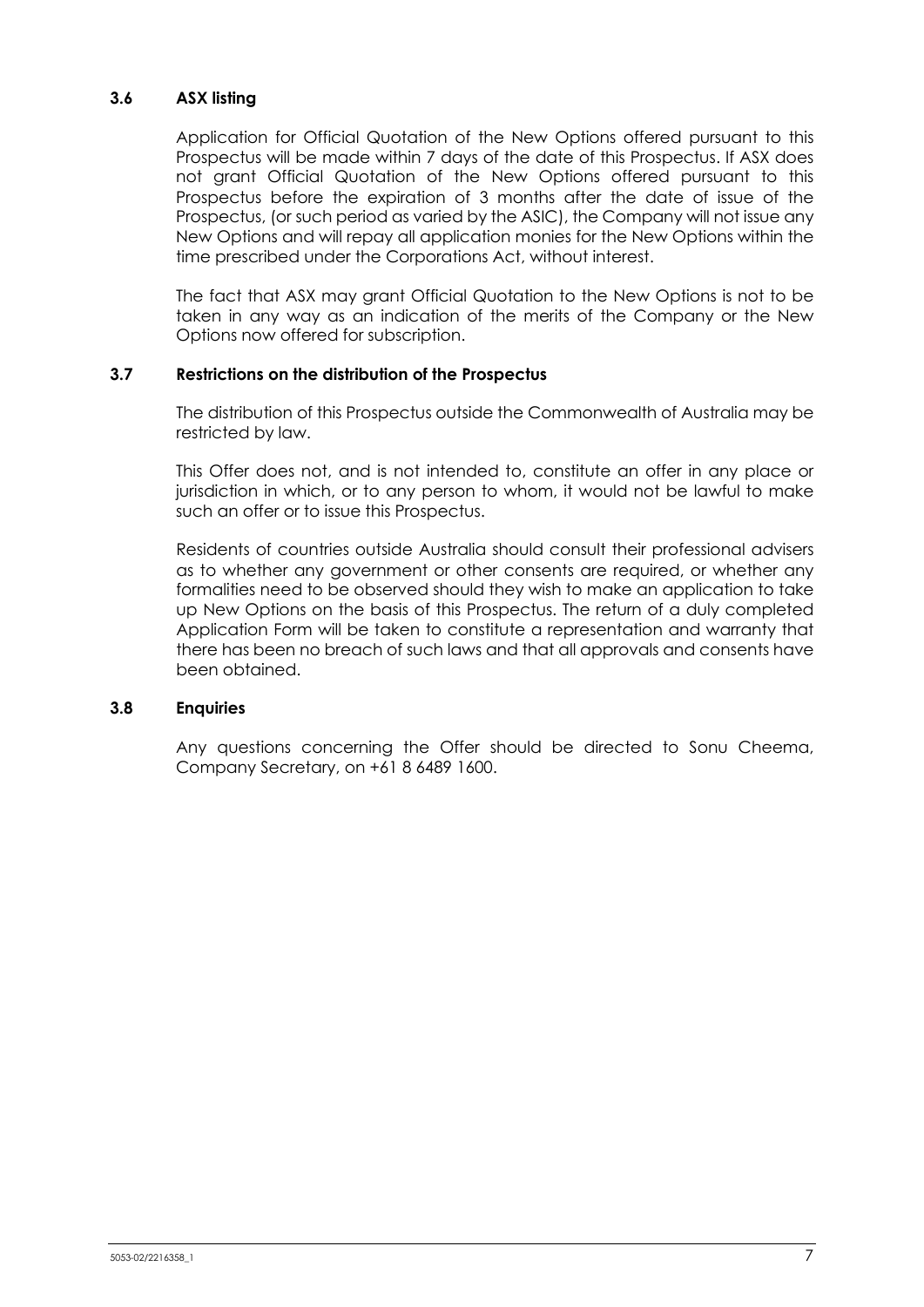# **4. PURPOSE AND EFFECT OF THE OFFER**

#### **4.1 Purpose of the Offer**

The primary purpose of this Prospectus is to remove any trading restrictions that may have attached to New Options and Options in the same class as the New Options issued by the Company prior to the Closing Date (including prior to the date of this Prospectus). All of the funds raised from the Offer will be applied towards the expenses of the Offer. Refer to Section [7.8](#page-30-0) for further details relating to the estimated expenses of the Offer.

## **4.2 Effect of the Offer on capital structure**

The effect of the Offer on the Company's capital structure is set out below.

| Shares <sup>1</sup>                                           | <b>Number</b> |
|---------------------------------------------------------------|---------------|
| Shares currently on issue <sup>2</sup>                        | 850,000,000   |
| Shares offered under this Prospectus <sup>3</sup>             |               |
| Total Shares on issue on completion of the Offer <sup>3</sup> | 850,000,000   |

#### **Notes:**

- 1. The rights and liabilities attaching to the Shares are summarised in Section [5.](#page-10-1)
- 2. This assumes no Options are exercised.

| <b>Options</b>                                                                               | <b>Number</b> |
|----------------------------------------------------------------------------------------------|---------------|
| Unlisted Options exercisable at \$0.05 each on or before 31<br>December 2022                 | 35,000,000    |
| Unlisted Options exercisable at \$0.03 each on or before 30<br>September 2025 <sup>1,2</sup> | 410,000,000   |
| New Options offered under this Prospectus <sup>1,2</sup>                                     | 10,000        |
| Total Options on issue on completion of the Offer <sup>3</sup>                               | 445,010,000   |

#### **Notes:**

- 1. The rights and liabilities attaching to these Options are summarised in Section [5.1.](#page-10-0)
- 2. The Company is proposing to seek quotation of these Options.
- 3. This assumes the Offer is fully subscribed, all New Options offered are issued and no Options are exercised. Note that the Company does not intend to issue any New Options under this Prospectus.

#### **4.3 Financial effect of the Offer**

After expenses of the Offer of approximately \$10,000, there will be no proceeds from the Offer. The expenses of the Offer (exceeding \$100) will be met from the Company's existing cash reserves.

As such, the Offer will have an effect on the Company's financial position, being receipt of funds of \$100 less costs of preparing the Prospectus of approximately \$10,000.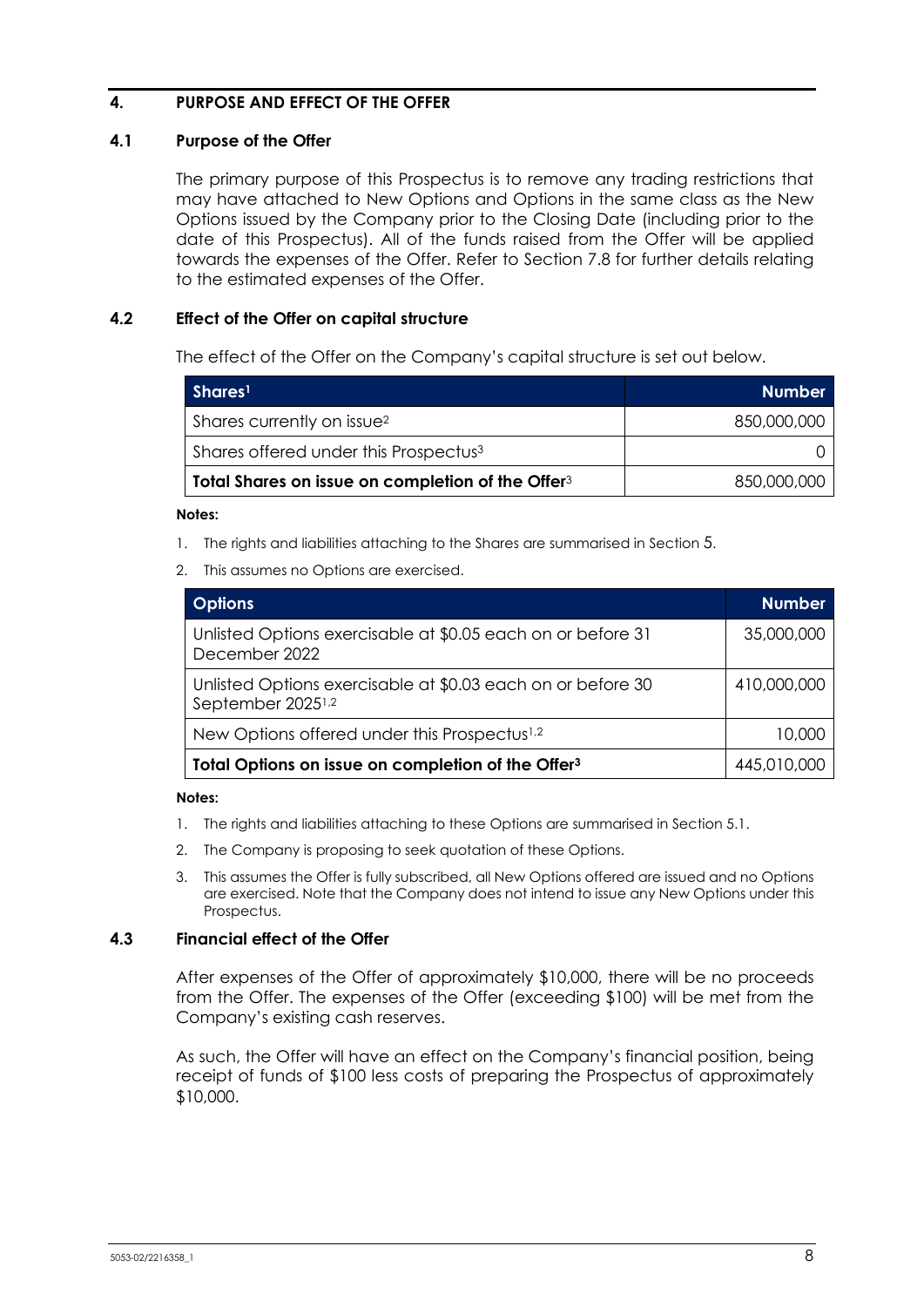## <span id="page-10-1"></span>**5. RIGHTS AND LIABILITIES ATTACHING TO SECURITIES**

## **5.1 New Options**

<span id="page-10-0"></span>The following is a summary of the more significant rights and liabilities attaching to New Options being offered pursuant to this Prospectus. This summary is not exhaustive and does not constitute a definitive statement of the rights and liabilities of Shareholders. To obtain such a statement, persons should seek independent legal advice.

## (a) **Entitlement**

Each New Option entitles the holder to subscribe for one Share upon exercise of the New Option.

## (b) **Exercise Price**

Subject to paragraph [\(i\),](#page-11-0) the amount payable upon exercise of each New Option will be \$0.03 (**Exercise Price**).

## (c) **Expiry Date**

Each New Option will expire at 5:00 pm (WST) on 30 September 2025 (**Expiry Date**). Any New Option not exercised before the Expiry Date will automatically lapse on the Expiry Date.

## (d) **Exercise Period**

The New Options are exercisable at any time on or prior to the Expiry Date (**Exercise Period**).

#### (e) **Notice of Exercise**

The New Options may be exercised during the Exercise Period by notice in writing to the Company in the manner specified on the New Option certificate (**Notice of Exercise**) and payment of the Exercise Price for each Option being exercised in Australian currency by electronic funds transfer or other means of payment acceptable to the Company.

#### (f) **Exercise Date**

A Notice of Exercise is only effective on and from the later of the date of receipt of the Notice of Exercise and the date of receipt of the payment of the Exercise Price for each New Option being exercised in cleared funds (**Exercise Date**).

#### <span id="page-10-2"></span>(g) **Timing of issue of Shares on exercise**

Within five Business Days after the Exercise Date, the Company will:

- (i) issue the number of Shares required under these terms and conditions in respect of the number of New Options specified in the Notice of Exercise and for which cleared funds have been received by the Company;
- <span id="page-10-3"></span>(ii) if required, give ASX a notice that complies with section 708A(5)(e) of the Corporations Act, or, if the Company is unable to issue such a notice, lodge with ASIC a prospectus prepared in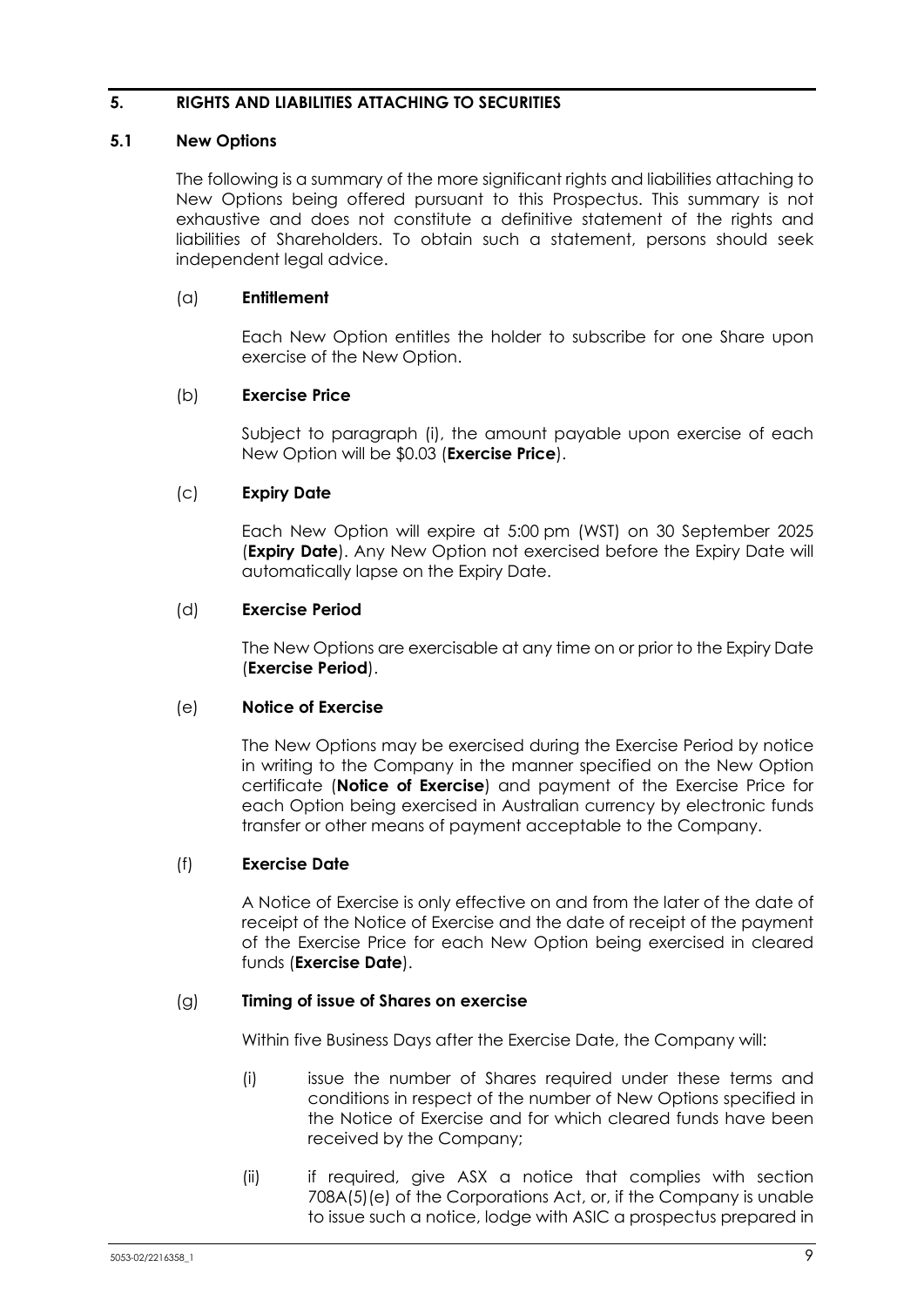accordance with the Corporations Act and do all such things necessary to satisfy section 708A(11) of the Corporations Act to ensure that an offer for sale of the Shares does not require disclosure to investors; and

(iii) if admitted to the official list of ASX at the time, apply for official quotation on ASX of Shares issued pursuant to the exercise of the New Options.

If a notice delivered under [\(g\)](#page-10-2)[\(ii\)](#page-10-3) for any reason is not effective to ensure that an offer for sale of the Shares does not require disclosure to investors, the Company must, no later than 20 Business Days after becoming aware of such notice being ineffective, lodge with ASIC a prospectus prepared in accordance with the Corporations Act and do all such things necessary to satisfy section 708A(11) of the Corporations Act to ensure that an offer for sale of the Shares does not require disclosure to investors.

#### (h) **Shares issued on exercise**

Shares issued on exercise of the New Options rank equally with the then issued shares of the Company.

#### <span id="page-11-0"></span>(i) **Reconstruction of capital**

If at any time the issued capital of the Company is reconstructed, all rights of a New Option holder are to be changed in a manner consistent with the Corporations Act and the ASX Listing Rules at the time of the reconstruction.

#### (j) **Participation in new issues**

There are no participation rights or entitlements inherent in the New Options and holders will not be entitled to participate in new issues of capital offered to Shareholders during the currency of the New Options without exercising the New Options.

#### (k) **Change in exercise price**

A New Option does not confer the right to a change in Exercise Price or a change in the number of underlying securities over which the New Option can be exercised.

#### (l) **Transferability**

The New Options are transferable subject to any restriction or escrow arrangements imposed by ASX or under applicable Australian securities laws.

#### **5.2 Shares**

The following is a summary of the more significant rights and liabilities attaching to Shares that may be issued pursuant subject to exercise of the New Options. This summary is not exhaustive and does not constitute a definitive statement of the rights and liabilities of Shareholders. To obtain such a statement, persons should seek independent legal advice.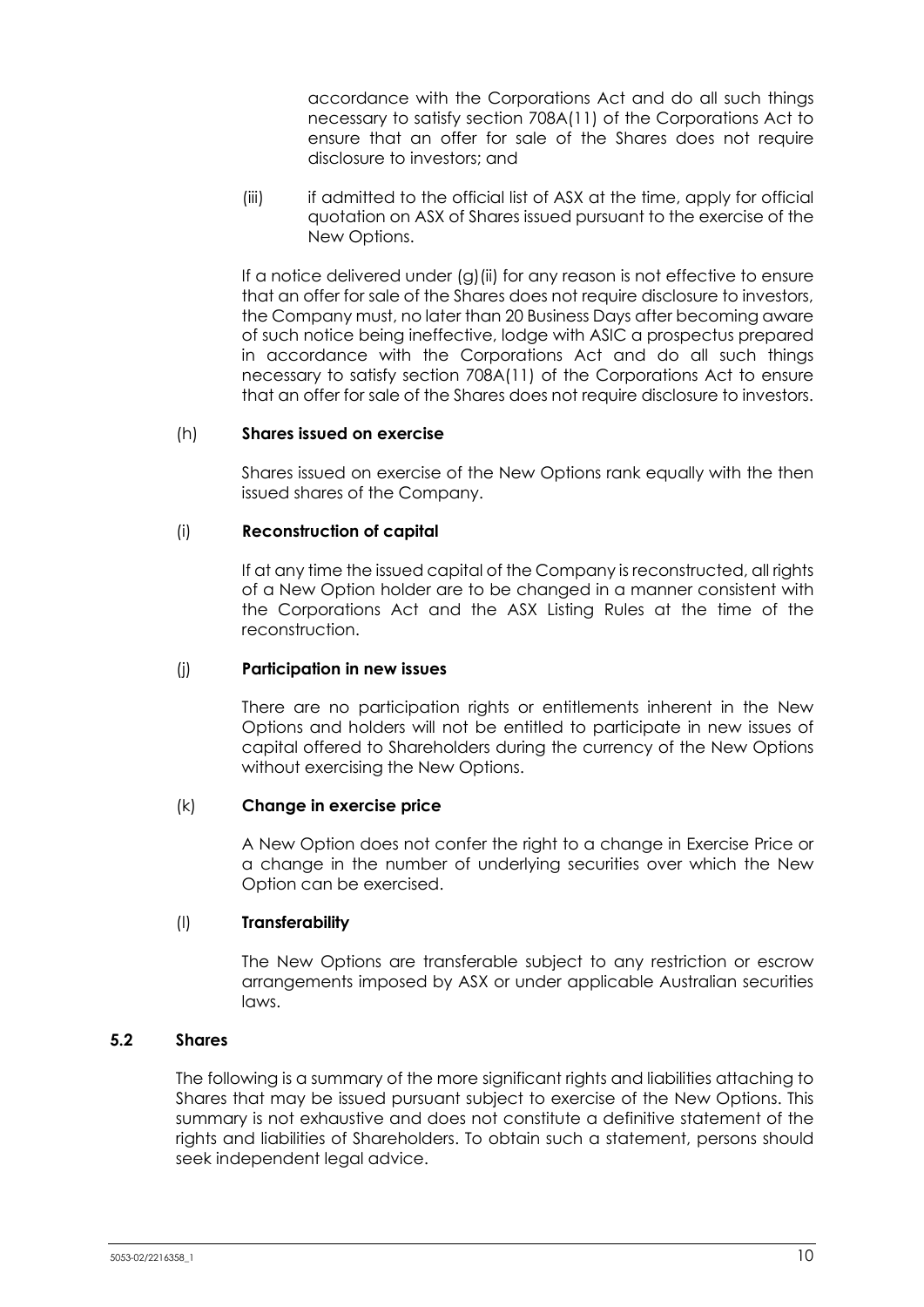Full details of the rights and liabilities attaching to Shares are set out in the Constitution, a copy of which is available for inspection at the Company's registered office during normal business hours.

## (a) **General meetings**

Shareholders are entitled to be present in person, or by proxy, attorney or representative to attend and vote at general meetings of the Company.

Shareholders may requisition meetings in accordance with section 249D of the Corporations Act and the Constitution of the Company.

# (b) **Voting rights**

Subject to any rights or restrictions for the time being attached to any class or classes of shares, at general meetings of shareholders or classes of shareholders:

- (i) each Shareholder entitled to vote may vote in person or by proxy, attorney or representative;
- (ii) on a show of hands, every person present who is a Shareholder or a proxy, attorney or representative of a Shareholder has one vote; and
- (iii) on a poll, every person present who is a Shareholder or a proxy, attorney or representative of a Shareholder shall, in respect of each fully paid Share held by him, or in respect of which he is appointed a proxy, attorney or representative, have one vote for each Share held, but in respect of partly paid shares shall have such number of votes as bears the same proportion to the total of such Shares registered in the Shareholder's name as the amount paid (not credited) bears to the total amounts paid and payable (excluding amounts credited).

# (c) **Dividend rights**

Subject to the rights of any preference Shareholders and to the rights of the holders of any Shares created or raised under any special arrangement as to dividend, the Directors may from time to time declare a dividend to be paid to the Shareholders entitled to the dividend which shall be payable on all Shares according to the proportion that the amount paid (not credited) is of the total amounts paid and payable (excluding amounts credited) in respect of such Shares.

The Directors may from time to time pay to the Shareholders any interim dividends as they may determine. No dividend shall carry interest as against the Company. The Directors may set aside out of the profits of the Company any amounts that they may determine as reserves, to be applied at the discretion of the Directors, for any purpose for which the profits of the Company may be properly applied.

Subject to the ASX Listing Rules and the Corporations Act, the Company may, by resolution of the Directors, implement a dividend reinvestment plan on such terms and conditions as the Directors think fit and which provides for any dividend which the Directors may declare from time to time payable on Shares which are participating Shares in the dividend reinvestment plan, less any amount which the Company shall either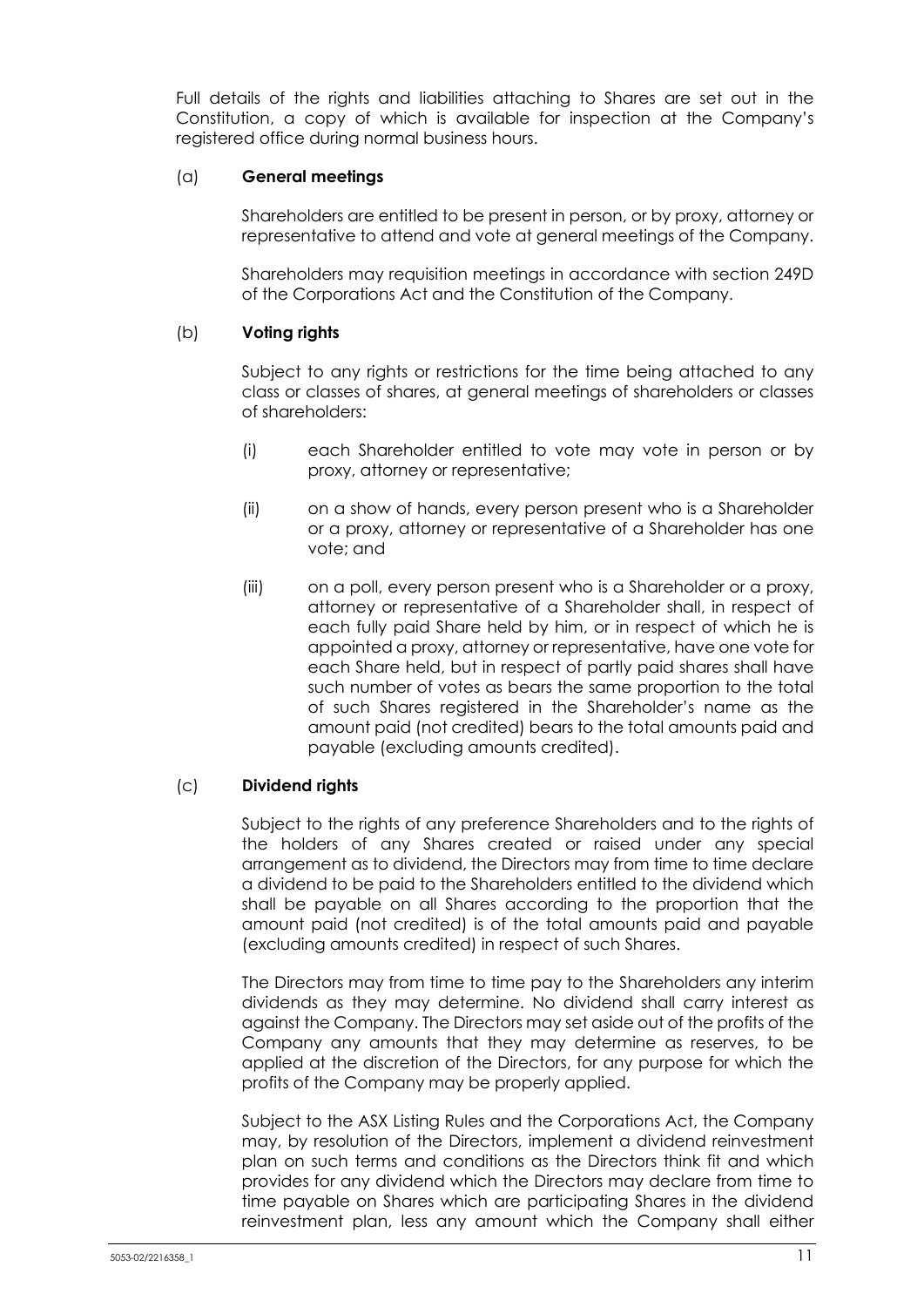pursuant to the Constitution or any law be entitled or obliged to retain, be applied by the Company to the payment of the subscription price of Shares.

#### (d) **Winding-up**

If the Company is wound up, the liquidator may, with the authority of a special resolution, divide among the Shareholders in kind the whole or any part of the property of the Company, and may for that purpose set such value as he considers fair upon any property to be so divided, and may determine how the division is to be carried out as between the Shareholders or different classes of Shareholders.

The liquidator may, with the authority of a special resolution, vest the whole or any part of any such property in trustees upon such trusts for the benefit of the contributories as the liquidator thinks fit, but so that no Shareholder is compelled to accept any Shares or other securities in respect of which there is any liability.

#### (e) **Shareholder liability**

As the Shares issued will be fully paid Shares, they will not be subject to any calls for money by the Directors and will therefore not become liable for forfeiture.

#### (f) **Transfer of shares**

Generally, Shares in the Company are freely transferable, subject to formal requirements, the registration of the transfer not resulting in a contravention of or failure to observe the provisions of a law of Australia and the transfer not being in breach of the Corporations Act and the ASX Listing Rules.

#### (g) **Future increase in capital**

The issue of any new Shares is under the control of the Directors of the Company. Subject to restrictions on the issue or grant of Securities contained in the ASX Listing Rules, the Constitution and the Corporations Act (and without affecting any special right previously conferred on the holder of an existing share or class of shares), the Directors may issue Shares as they shall, in their absolute discretion, determine.

#### (h) **Variation of rights**

Under section 246B of the Corporations Act, the Company may, with the sanction of a special resolution passed at a meeting of Shareholders vary or abrogate the rights attaching to Shares.

If at any time the share capital is divided into different classes of shares, the rights attached to any class (unless otherwise provided by the terms of issue of the shares of that class), whether or not the Company is being wound up, may be varied or abrogated with the consent in writing of the holders of three quarters of the issued shares of that class, or if authorised by a special resolution passed at a separate meeting of the holders of the shares of that class.

#### (i) **Alteration of constitution**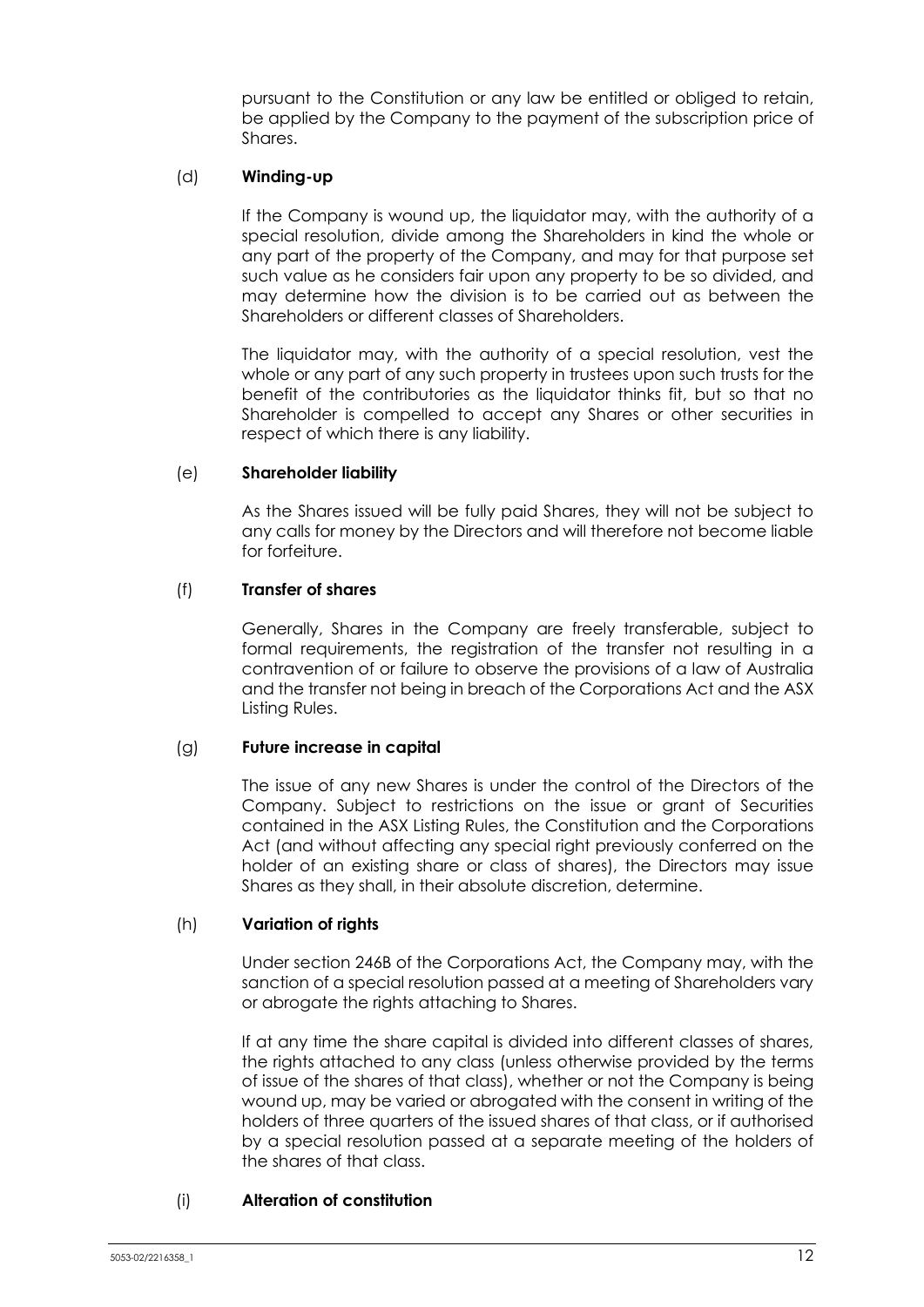In accordance with the Corporations Act, the Constitution can only be amended by a special resolution passed by at least three quarters of Shareholders present and voting at the general meeting. In addition, at least 28 days written notice specifying the intention to propose the resolution as a special resolution must be given.

#### <span id="page-14-0"></span>**6. RISK FACTORS**

#### **6.1 Introduction**

The New Options offered under this Prospectus are considered highly speculative. An investment in the Company is not risk free and the Directors strongly recommend potential investors to consider the risk factors described below, together with information contained elsewhere in this Prospectus and to consult their professional advisers before deciding whether to apply for New Options pursuant to this Prospectus.

There are specific risks which relate directly to the Company's business. In addition, there are other general risks, many of which are largely beyond the control of the Company and the Directors. The risks identified in this Section, or other risk factors, may have a material impact on the financial performance of the Company and the market price of the New Options.

The following is not intended to be an exhaustive list of the risk factors to which the Company is exposed.

#### **6.2 Company specific**

#### (a) **Negative publicity may adversely affect the Share price**

Any negative publicity or announcement relating to any of the Company's substantial Shareholders, key personnel or activities may adversely affect the stock performance of the Company, whether or not this is justifiable. Examples of such negative publicity or announcements may include involvement in legal or insolvency proceedings, failed attempts in takeovers, joint ventures or other business transactions. No such issues are currently known to affect the Company.

#### (b) **Exploration Risk**

The mineral exploration licences comprising the Company's projects are at various stages of exploration, and potential investors should understand that mineral exploration and development are high-risk undertakings.

There can be no assurance that future exploration of these licences, or any other mineral licences that may be acquired in the future, will result in the discovery of an economic resource. Even if an apparently viable resource is identified, there is no guarantee that it can be economically exploited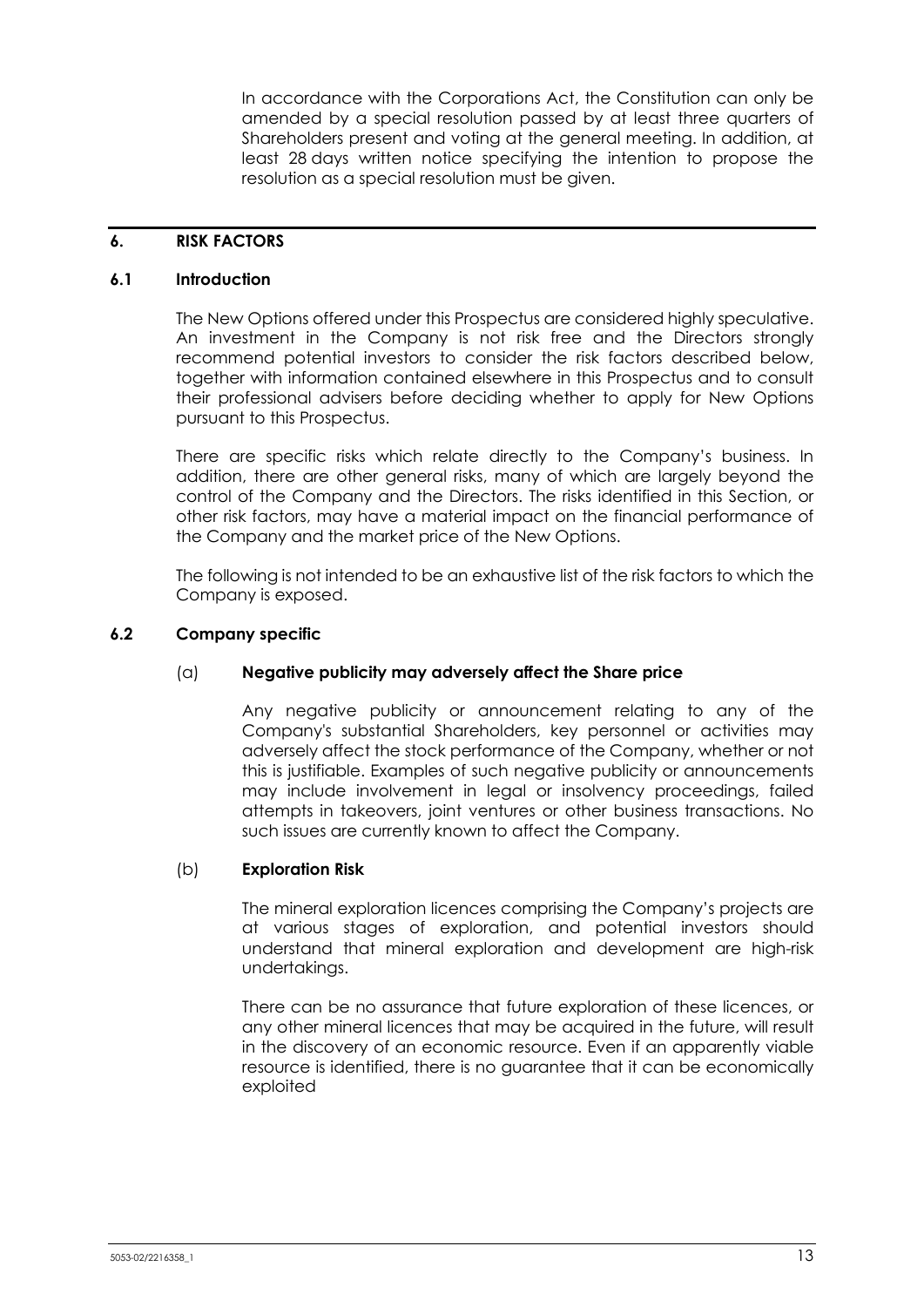# (c) **Tenure and Title Risk**

Mining and exploration tenements are subject to periodic renewal. There is no guarantee that current or future tenements or future applications for tenements will be approved in full or at all.

In addition, interests in tenements in Australia are governed by the respective State legislation and are evidenced by the granting of licences or leases. Each licence or lease is for a specific term and carries with it annual expenditure and reporting commitments, as well as other conditions requiring compliance.

Consequently, the Company could lose title to or its interest in tenements if licence conditions are not met or if insufficient funds are available to meet expenditure commitments. The Tenements currently also comprise a number of pending tenement applications.

Whilst the Company's view is that the risk pending applications are not granted is low, if those applications were not to be granted, then there is a risk that the Company cannot commence its operations in respect of the project area that is covered by the relevant application, and that the value of the project is correspondingly diminished. If/once granted, the pending applications will be covered by the relevant access agreements.

#### (d) **Access and Infrastructure Risk**

Access on and to tenements may be subject to the availability of appropriate infrastructure or the consent of third parties.

There is no guarantee that agreement can be reached with interested third parties or that the necessary infrastructure required to access or develop the tenements will be available or viable.

The Company's projects are and may be further affected by legitimate common law native title rights of Aboriginal Australians as discussed in Native Title Risk section below.

#### (e) **Operational Risk**

Exploration for and mining of minerals is highly speculative, and no assurance can be given that production will be obtained from the areas in which the Company has or may acquire an interest, or that production and marketing of any materials discovered by the Company will prove to be economic. Should a discovery be made, there is no guarantee that it will be commercially viable for a host of factors beyond the Company's control, for example, the economics of mining operations. Until the Company is able to realise value from the Company's projects, the Company is likely to incur ongoing operating losses.

In summary, mineral exploration, project development and mining by their nature contain elements of significant risk. Ultimate and continuous success of these activities is dependent on many factors such as:

- (i) the discovery and/or acquisition of economically recoverable ore reserves;
- (ii) successful conclusions to bankable feasibility studies;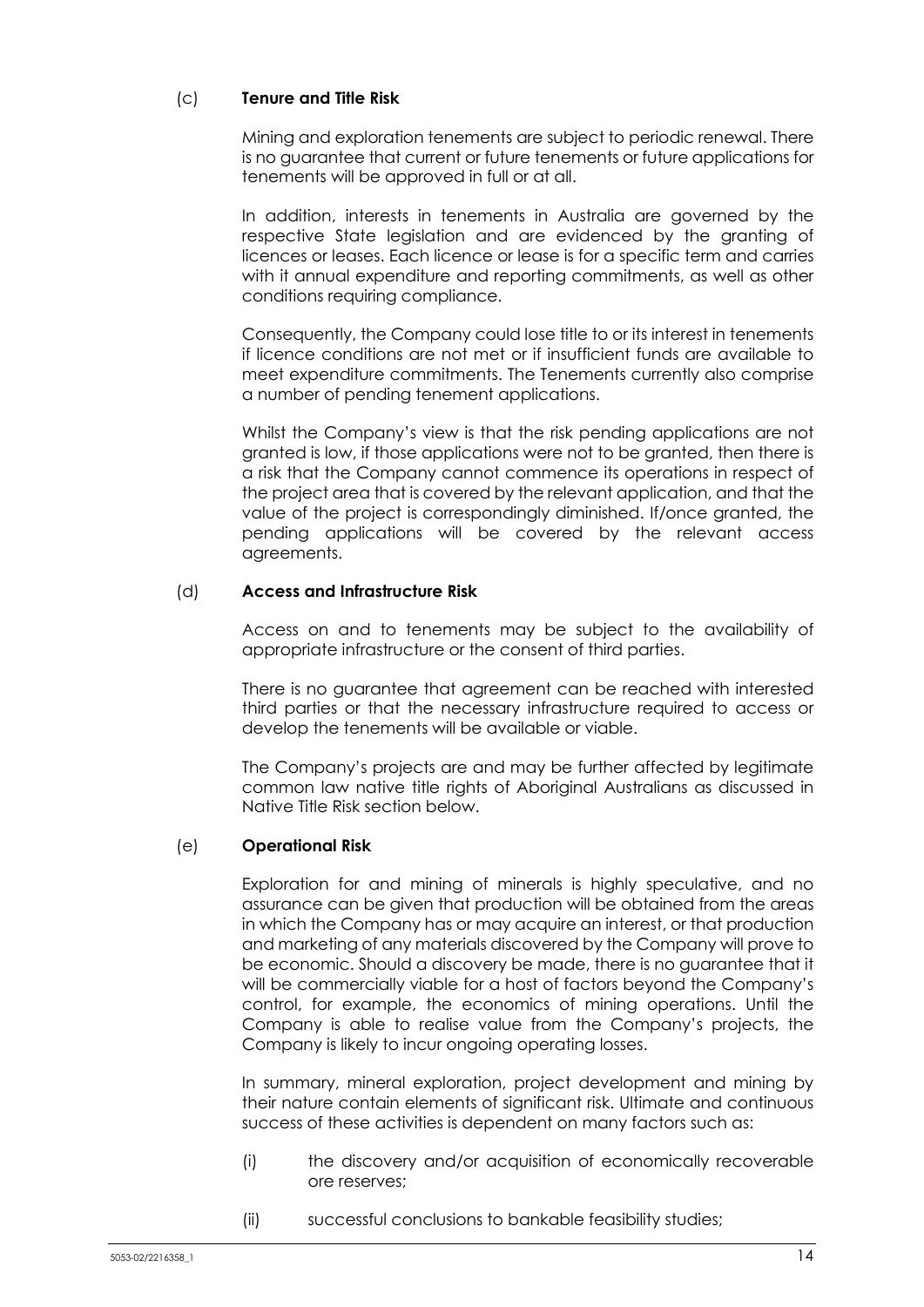- (iii) access to adequate capital for project development;
- (iv) design and construction of efficient mining and processing facilities within capital expenditure budgets;
- (v) securing and maintaining title to tenements;
- (vi) obtaining consents and approvals necessary for the conduct of exploration and mining; and
- (vii) access to competent operational management and prudent financial administration, including the availability and reliability of appropriately skilled and experienced employees.

Other factors that could affect the Company's operations include:

- (i) failure to achieve predicted grades in exploration and mining;
- (ii) poor performance levels from external contractors;
- (iii) operational and technical difficulties encountered in mining;
- (iv) difficulties in commissioning and operating plant and equipment;
- (v) availability of suitable plant and expertise from contractors and consultants;
- (vi) mechanical failure or plant breakdown;
- (vii) unanticipated metallurgical problems which may affect extraction rates and costs;
- (viii) adverse weather conditions;
- (ix) industrial and environmental accidents;
- (x) industrial disputes;
- (xi) availability of water and power; and
- (xii) unexpected shortages or increases in the costs of labour, consumables, spare parts, plant and equipment.

Consequently, and while the Directors will make every effort to reduce the above risks through their experience in the exploration and mining industry, there can be no assurance that the Company will be able to develop and commercialise mineral extraction from its tenements and generate positive cashflow to sustain the Company's financial viability.

## (f) **Native Title Risk**

It is possible that, in relation to tenements which the Company has an interest in or will in the future acquire such an interest, there may be areas over which legitimate common law native title rights of Aboriginal Australians exist. If/where native title rights do exist, the ability of the Company to gain access to tenements (through obtaining consent of any relevant native title claimant), or to progress from the exploration phase to the development and mining phases of operations may be affected.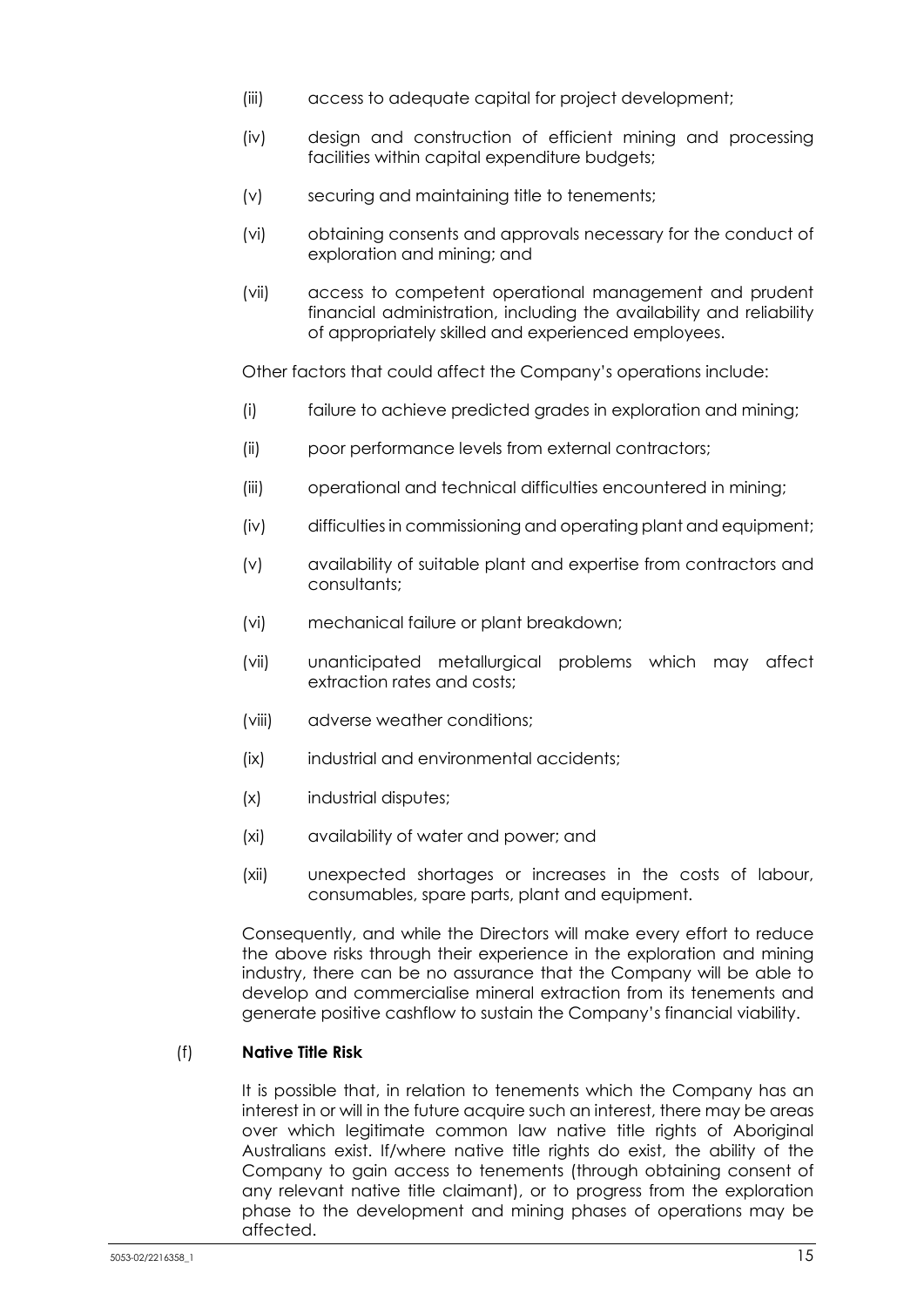The Directors continue to closely monitor the potential effect of native title claims involving tenements in which the Company has or may have an interest.

#### (g) **Ore Reserves and Mineral Resource Estimates**

Should the Company define an ore reserve and/or mineral resource on any of its projects, they will be estimates that are expressions of judgment based on knowledge, experience and industry practice, and may require revision on actual production experience.

#### (h) **Commodity and Currency Price Volatility**

Commodity prices are subject to influencing factors beyond the control of the Company and can be subject to significant fluctuations.

Some of these influencing factors include:

- (i) the COVID-19 pandemic;
- (ii) world demand for particular commodities;
- (iii) the level of production costs in major commodity producing regions; and
- (iv) expectations regarding inflation, interest rates and US dollar exchange rates. Any significant and/or sustained fluctuation in exchange rates or commodity prices could have a materially adverse effect on the Company's operations and financial position.

Factors affecting commodity prices include:

- (i) supply and demand fluctuations for specific commodities;
- (ii) changes in investor sentiment toward specific commodities;
- (iii) speculative trading;
- (iv) forward selling activities; and
- (v) macro-economic factors such as inflation and interest rates.

#### (b) **Development Risk/Profitability**

The Company's commercial viability will be dependent upon the successful development and operation of the Company's projects and any other activity that the Company may undertake.

No assurances can be given that the Company will be able to initiate or sustain successful mining operations at any of the Company's current tenements or that operations will achieve commercial viability. Equally, no representation as to future profitability or dividends can be given.

## (i) **Production and Cost Estimates**

By their very nature, production and cost estimates and assumptions are inherently subject to significant uncertainties. Actual results may materially differ from the Company's estimates and assumptions and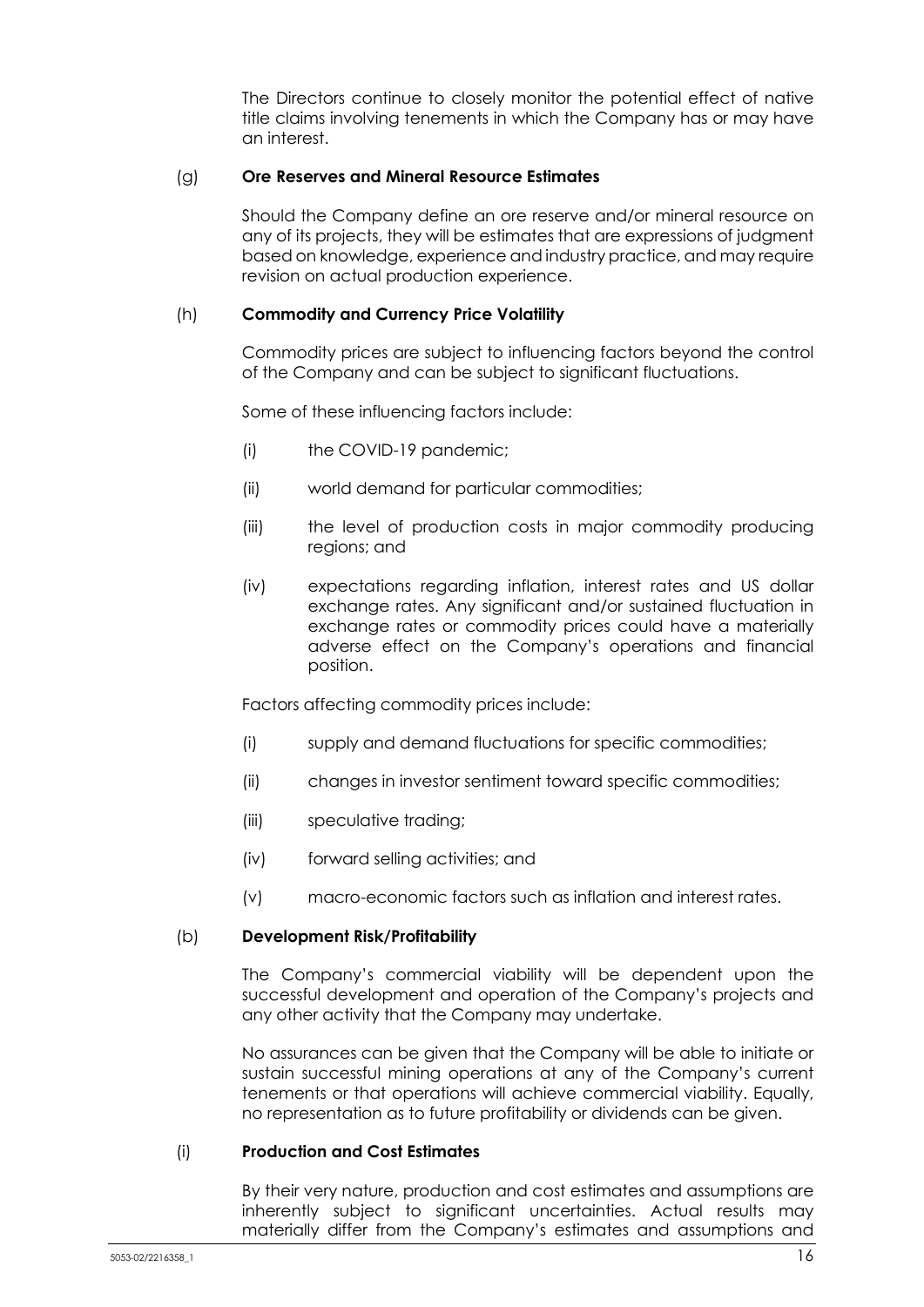may materially and adversely affect the Company's commercial viability and future results.

#### (c) **Environmental Risks**

Environmental risks are inherent in mining operations. The Company adopts practices which the Company believes are appropriate to minimise the potential of causing environmental damage in all the Company's operations, but no assurance can be made that the Company will not be affected by environmental claims or issues in the future.

The Board is strongly committed to conducting operations in an environmentally responsible manner, applying the highest standards and industry best practice to all of the Company's field activities. Surface disturbance is kept to a minimum, but where it is necessary, full cognisance is given to the environmental impact of the work to be carried out. Relevant government approvals are obtained and measures are taken to minimise the environmental impact and to ensure that following the activities involved, the land is restored and rehabilitated to as close as possible to its original condition.

The Board is not aware of any complaints about the Company's environmental practices or impacts of its activities from owners of land on which the Company has operated or from any relevant Government officers or agencies with regulatory responsibility.

#### (d) **Government and Regulatory Approvals**

There can be no assurance that all of the relevant approvals and permits necessary to conduct mining operations will be granted by the relevant governments and regulatory authorities or that they will remain in good standing where already granted.

#### (e) **Regulatory**

The Company's activities will require compliance with various laws relating to the protection and rehabilitation of the environment, health and safety, culture and heritage and other matters. In addition, the Company is required to obtain numerous government permits, leases, licences and approvals in respect of our exploration and mining operations. There is a risk that the Company may not obtain or may lose permits, leases, licences or approvals, essential to its operations.

The Company cannot predict how existing, or future laws and regulations may be interpreted by enforcement agencies or court rulings, whether additional laws and regulations will be adopted, or the effect such changes may have on the Company's business or financial condition.

#### (f) **Uninsured Loss and Liability**

Exploration for and development of minerals involves hazards and risks that could result in the Company incurring losses and liabilities to third parties. There is a risk that the Company may not be insured against all losses or liabilities that could arise from the Company's operations. If the Company incurs losses or liabilities which are not covered by the Company's insurance policies, the funds available for exploration and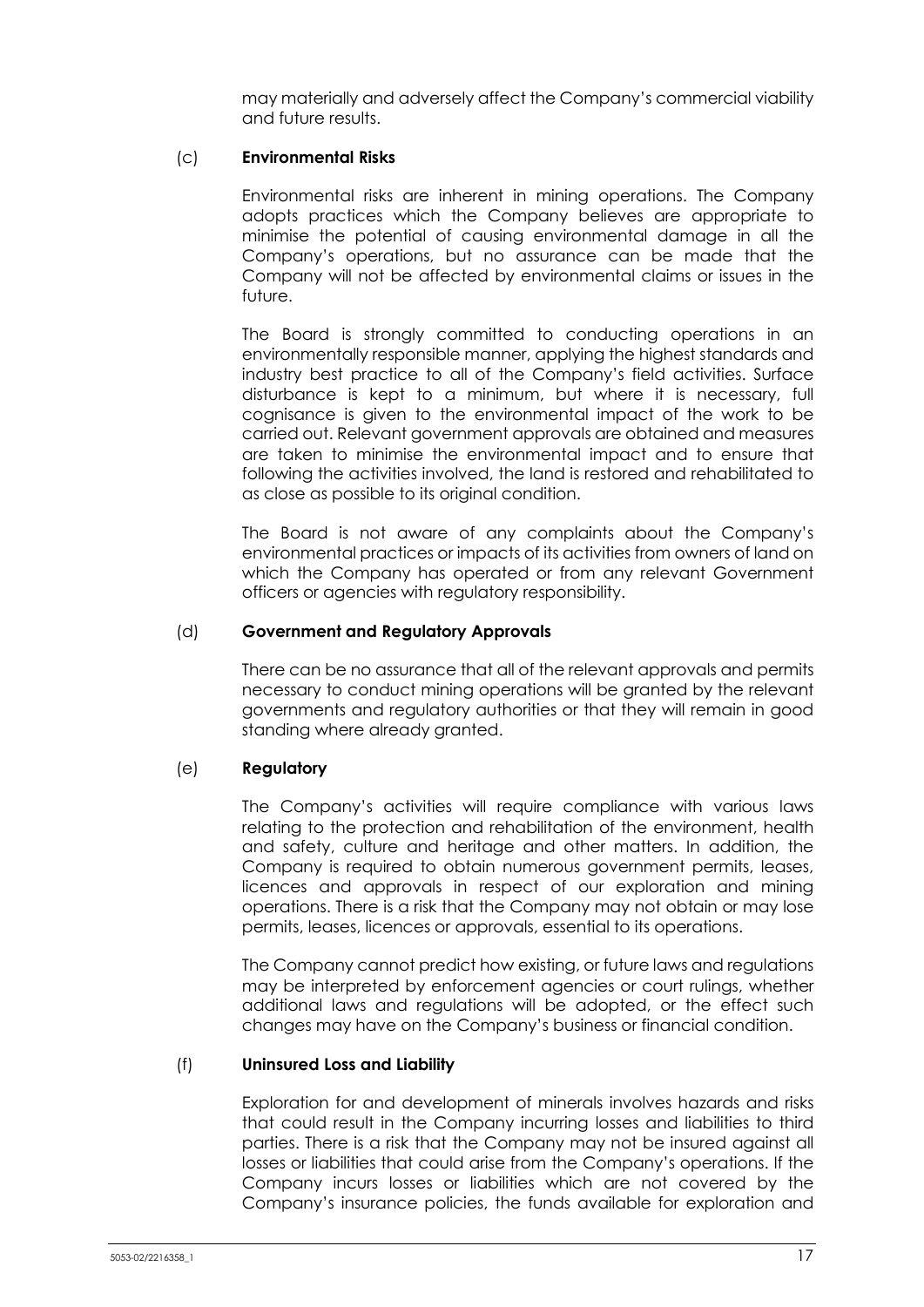development will be reduced and the value and/or tenure of the Company's assets may be at risk.

# (g) **Occupational Health and Safety**

There is an inherent risk of workplace accidents occurring during the conduct of mining activity. The Board is totally committed to providing a safe and healthy workplace for the Company's employees and contractors, where engaged from time to time. Hazardous activities are avoided wherever possible, but when necessary, all employees and contractors are required to conduct themselves in accordance with all applicable laws and policies in force from time to time in respect of occupational health and safety.

#### (h) **Future capital requirements**

The Company's ongoing activities will require ongoing expenditures. There can be no guarantee that the funds raised by the Company under the Offer and other capital raisings will be sufficient to successfully achieve all the objectives of the Company's overall business strategy.

If the Company is unable to continue to use equity to fund expansion after the substantial exhaustion of the Company's existing funds, there can be no assurances that the Company will have sufficient capital resources for that purpose, or other purposes, or that it will be able to obtain additional funds on terms acceptable to the Company or at all. Any additional equity financing may be dilutive to shareholders and any debt financing if available may involve restrictive covenants, which may limit the Company's operations and business strategy. The Company's failure to raise capital if and when needed could delay or suspend the Company's business strategy and could have a material adverse effect on the Company's activities.

# (i) **Funding Risk**

The ability of the Company to continue as a going concern is dependent upon the ability of the Company to secure funds by raising capital from equity markets and managing cash flow in line with available funds. If the Company is unable to secure the necessary funding, it may cast significant doubt about the Company's ability to continue as a going concern and therefore the Company may be unable to realise its assets and discharge its liabilities in the normal course of business at amounts stated in the financial report.

#### (j) **Climate Risk**

There are a number of climate-related factors that may affect the operations and proposed activities of the Company. The climate change risks particularly attributable to the Company include:

(i) the emergence of new or expanded regulations associated with the transitioning to a lower-carbon economy and market changes related to climate change mitigation. The Company may be impacted by changes to local or international compliance regulations related to climate change mitigation efforts, or by specific taxation or penalties for carbon emissions or environmental damage. These examples sit amongst an array of possible restraints on industry that may further impact the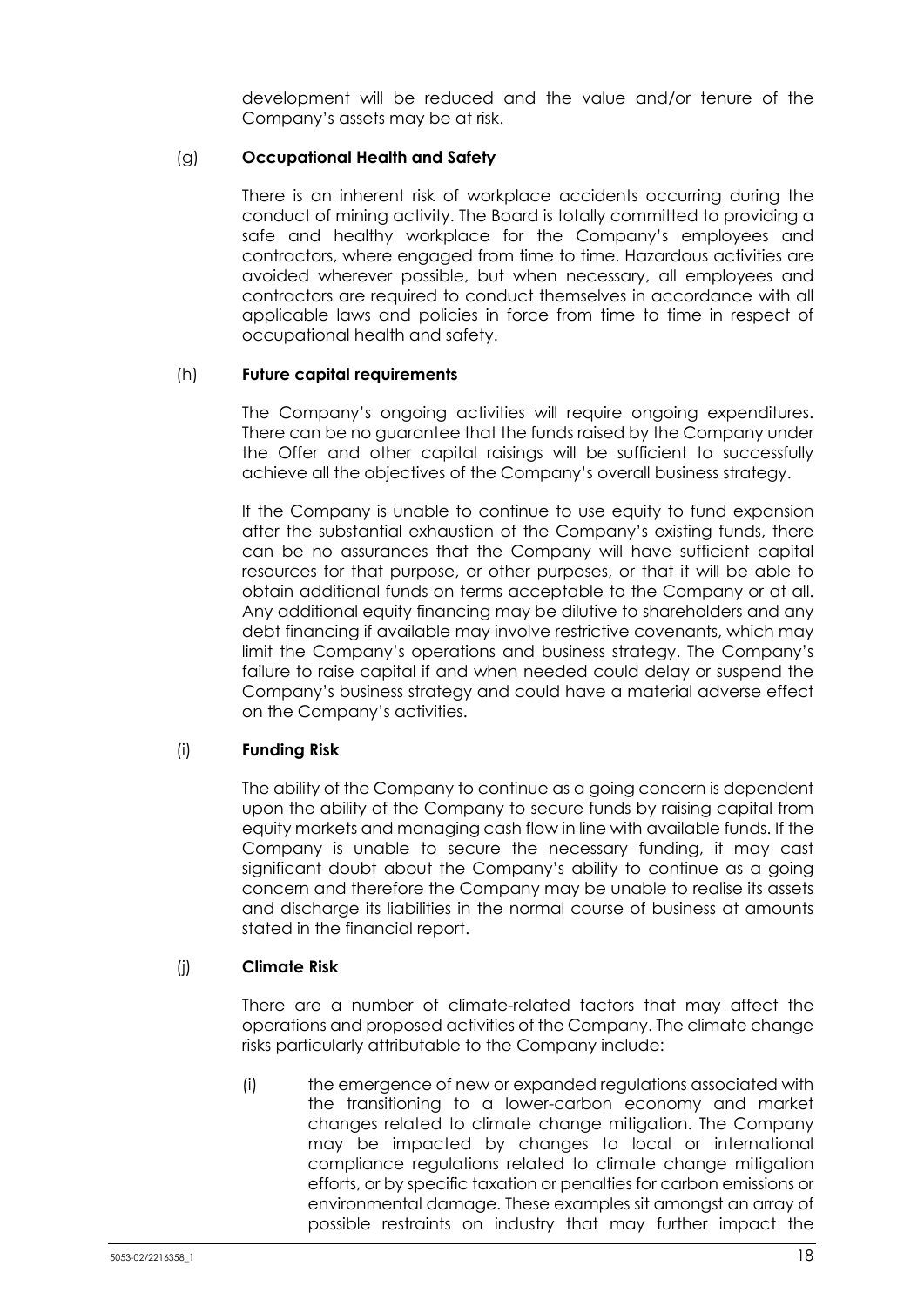Company and its profitability. While the Company will endeavour to manage these risks and limit any consequential impacts, there can be no guarantee that the Company will not be impacted by these occurrences; and

(ii) climate change may cause certain physical and environmental risks that cannot be predicted by the Company, including events such as increased severity of weather patterns and incidence of extreme weather events and longer-term physical risks such as shifting climate patterns. All these risks associated with climate change may significantly change the industry in which the Company operates.

## (k) **Reliance on Key Management**

The responsibility of overseeing the day-to-day operations and the strategic management of the Company may be dependent upon the Company's senior management, key personnel and consultants. There can be no assurance given that there will be no detrimental impact on the Company if one, or a number of, those employees or consultants cease their employment or engagement with the Company.

# (l) **New Projects**

To achieve the Company's objectives, the Company may acquire or invest in new projects from time to time. However, there is always risk that the Company may not be successful in negotiating for an acquisition of a new project. Any new projects will also be subject to their own inherent and specific risks.

# **6.3 Legal and Tax Risks**

# (a) **Litigation**

The Company is subject to litigation risks. All industries, including the mining industry, are subject to legal claims, with and without merit. Defence and settlement costs of legal claims can be substantial, even with respect to claims that have no merit. Due to the inherent uncertainty of the litigation process, the resolution of any particular legal proceeding to which the Company is or may become subject to, could have a material effect on the Company's operations, financial position, and the value of the Company's securities.

# (b) **Environmental Regulation**

The Company's operations are subject to national and international laws and regulations due to those operations involving environmentally hazardous activities. These laws and regulations set various standards regulating certain aspects of health and environmental quality and provide for penalties and other liabilities for the violation of such standards and establish, in certain circumstances, obligations to remediate current and former facilities and locations where operations are or were conducted.

Significant liability could be imposed on the Company for environmental damage caused by the Company or previous owners of the Tenements, including damages, clean-up costs and penalties for non-compliance with environmental laws or regulations. The Company proposes to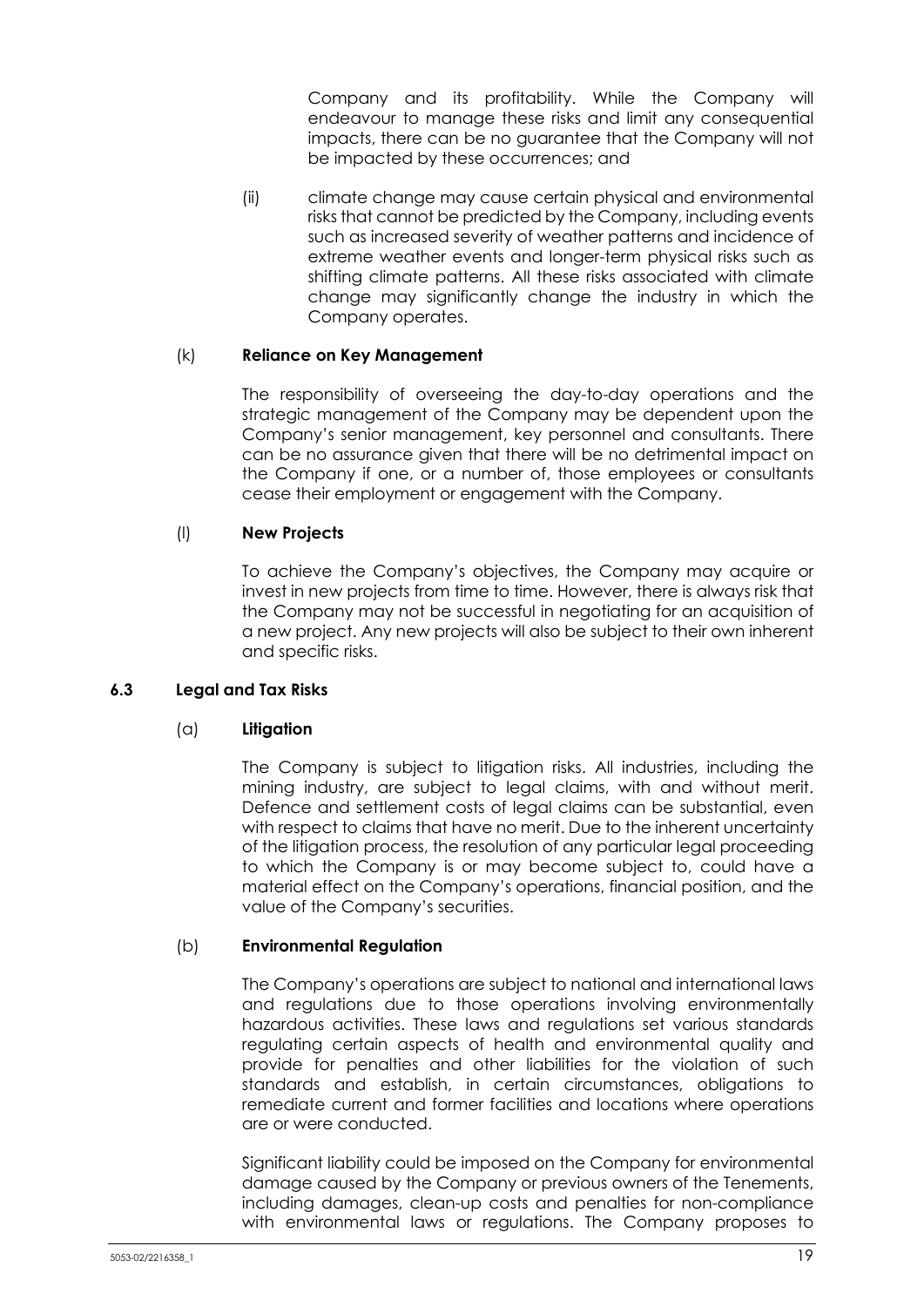minimise these risks by conducting its activities in an environmentally responsible manner, in accordance with applicable laws and regulations and where possible, by carrying appropriate insurance coverage. No assurance can however be given that environmental damage will not occur from time to time through the Company's operations.

## (c) **Taxation risks**

The Company is subject to Australian tax legislation, practice and interpretation. Any change in the Company's tax status or the tax applicable to the Company's securities through taxation legislation or its interpretation, could affect the value of the investments held by the Company, its ability to provide returns to Shareholders, or alter the posttax returns to Shareholders.

Information relating to the taxation of the Company and its investors is based upon current tax law and practice which is subject to legislative change. Furthermore, the taxation of an investment in the Company depends on the individual circumstances of investors. Changes in the tax laws of Australia could have a material adverse effect on the Company.

There can be no assurance that the Company will be able to make returns for Shareholders in a tax-efficient manner.

The Company has made certain assumptions regarding taxation in establishing its corporate structure, the ongoing management of its taxation affairs and compliance with taxation legislation within the jurisdictions in which the Company operates. If these assumptions are not correct, taxes may be imposed with respect to the Company's assets, or the Company may be subject to tax on its income, profits, gains or distributions (including on a liquidation and dissolution or otherwise) in a particular jurisdiction or jurisdictions in excess of taxes that were anticipated.

This could alter the level of returns and/or adversely affect the quantum of post-tax returns for Shareholders (or Shareholders in certain jurisdictions). Any change in laws or tax authority practices could also adversely affect any post-tax returns of capital to Shareholders or payments of dividends. In addition, the Company may incur costs in taking steps to mitigate any such adverse effects on the returns for Shareholders.

#### (d) **Insurance**

The Company intends to insure its operations in accordance with industry practice. However, in certain circumstances the Company's insurance may not be of a nature or level to provide adequate insurance cover. The occurrence of an event that is not covered or fully covered by insurance could have a material adverse effect on the business, financial condition and results of the Company.

Insurance of all risks associated with mineral exploration and production is not always available and where available the costs can be prohibitive.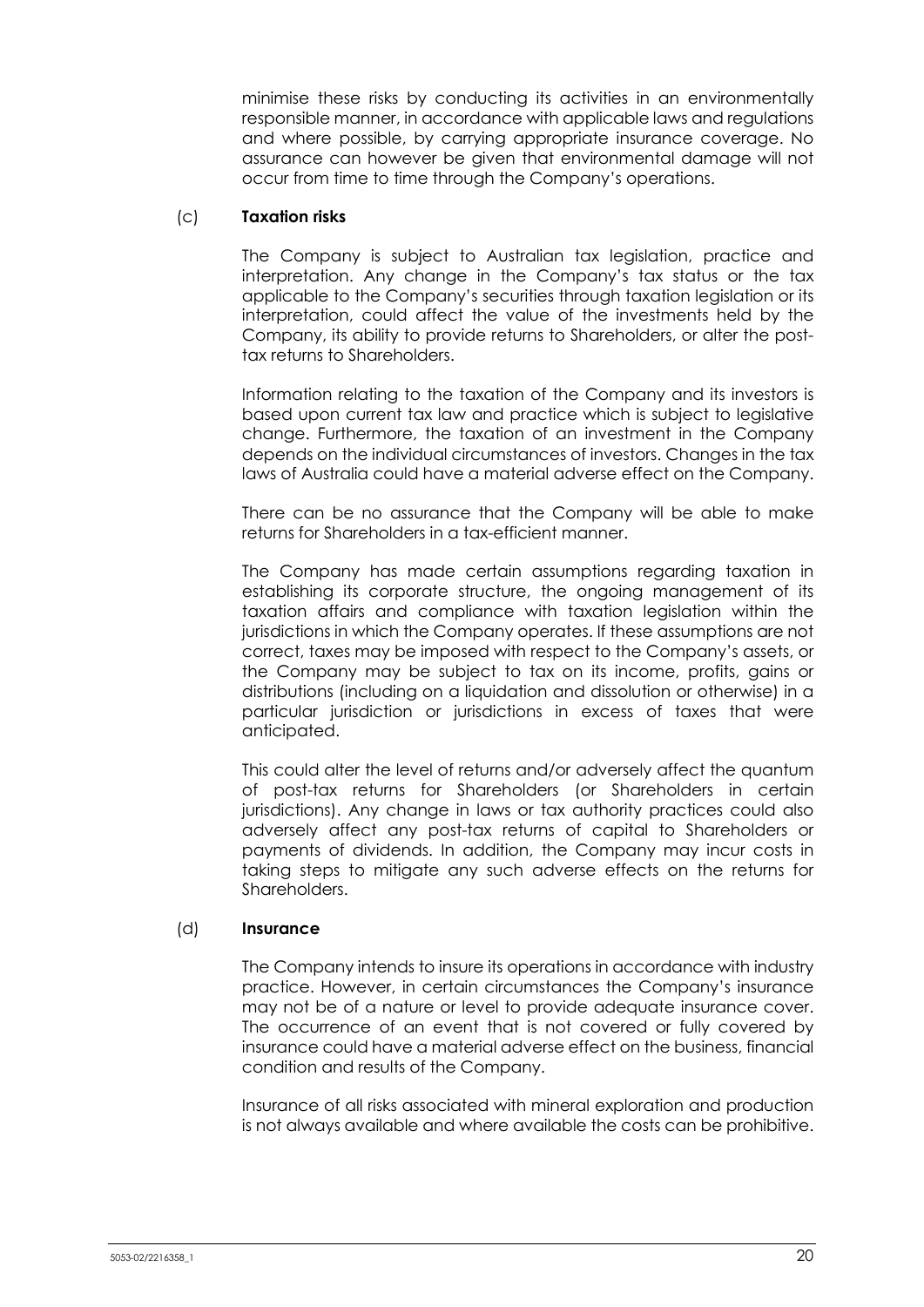#### **6.4 Industry specific**

#### (a) **Commodity Price Volatility**

Should the Company enter production, substantially all of the Company's revenues and cash flows will be derived from the sale of Copper and Gold concentrates. Therefore, the financial performance of the Company would be exposed to fluctuations in the price of these commodities. Historically, the price of these commodities has fluctuated widely and has experienced periods of significant decline. The price of these commodities is affected by numerous factors and events that are beyond the control of the Company. These factors and events include general economic activity, world demand, forward selling activity as well as general global economic conditions and political trends.

#### (b) **Mining Risks**

Mining is subject to inherent risks and is dependent upon a number of conditions beyond the control of the Company that can affect the costs and production schedules at particular mines. These risks and conditions include, but are not limited to:

- (i) variations in geological conditions, such as the grade and thickness of the mineralisation and variations in rock and other natural materials overlying the mineral deposit;
- (ii) mining, process and equipment or mechanical failures and unexpected maintenance problems;
- (iii) adverse weather and natural disasters, such as heavy rains, flooding and other natural events affecting the operations, transportation or customers;
- (iv) environmental hazards, such as subsidence and excess water ingress;
- (v) delays and difficulties in acquiring, maintaining or renewing necessary permits or mining rights;
- (vi) availability of adequate skilled employees and other labor relations matters;
- (vii) unexpected mine accidents, including rock-falls and explosions caused by natural gas or other explosive sources at our mine sites or fires caused by similar mining accidents; and
- (viii) competition and/or conflicts with other natural resource extraction activities and production within our operating areas.

These risks and conditions could result in damage to or the destruction of the Company mineral properties or production facilities, personal injury or death, environmental damage, delays in mining, monetary losses and legal liability. The Company's insurance coverage may not be available or sufficient to fully cover claims that may arise from these risks and conditions.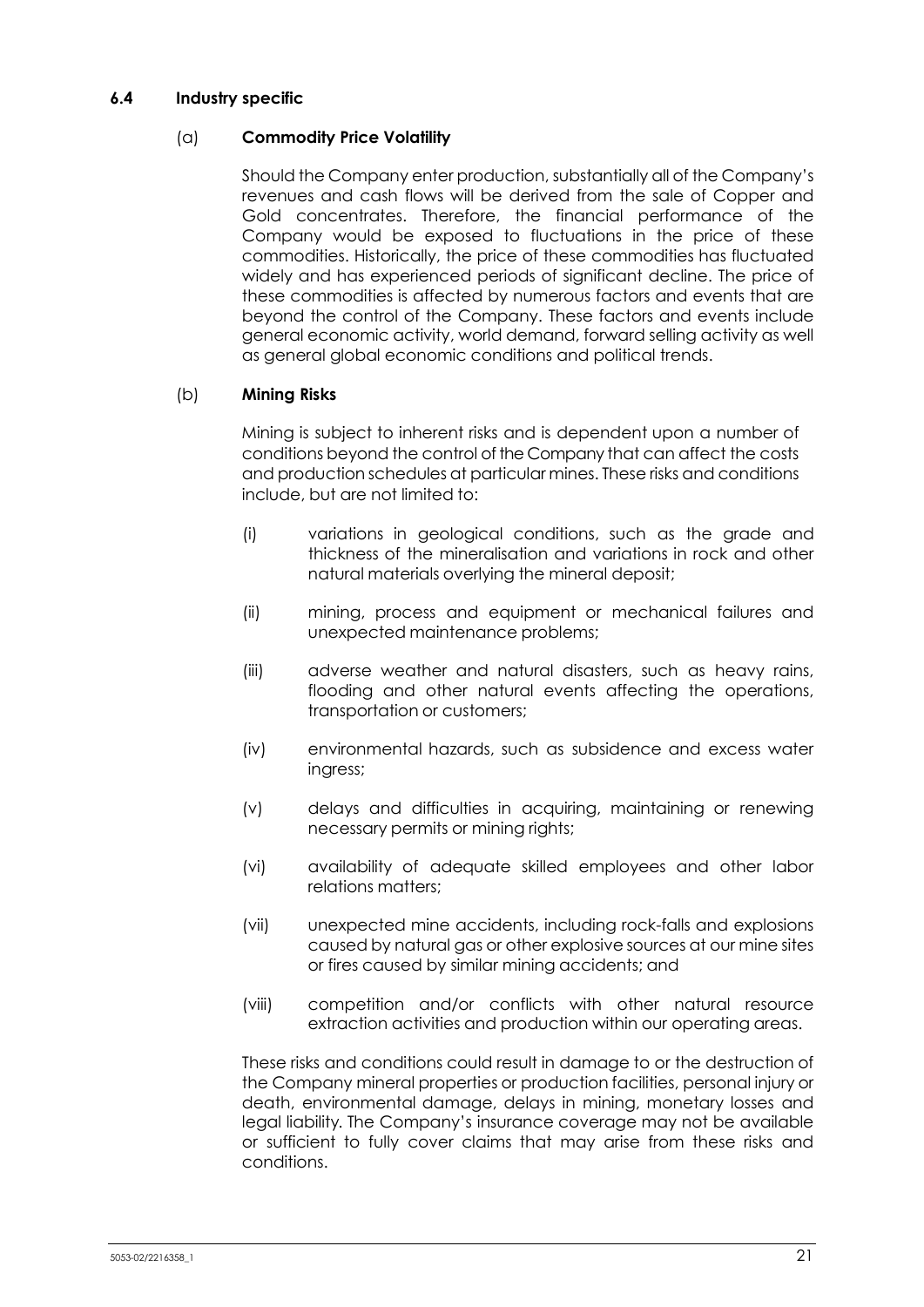#### **6.5 General risks**

#### (a) **Economic**

General economic conditions, movements in interest and inflation rates and currency exchange rates may have an adverse effect on the Company's exploration, development and production activities, as well as on its ability to fund those activities.

#### (b) **Coronavirus (COVID-19)**

The outbreak of the coronavirus disease (**COVID-19**) is impacting global economic markets. The nature and extent of the effect of the outbreak on the performance of the Company remains unknown. The Company's Share price may be adversely affected in the short to medium term by the economic uncertainty caused by COVID-19. Further, any governmental or industry measures taken in response to COVID-19 may adversely impact the Company's operations and are likely to be beyond the control of the Company.

## (c) **Ukraine Conflict**

The current conflict between Ukraine and Russia (**Ukraine Conflict**) is impacting global economies and financial markets. The nature and extent of the effect the Ukraine Conflict may have on the Company's operations remains uncertain at this time. In the short to medium term, the Company's Share price may be adversely affected by the economic uncertainty caused by the Ukraine Conflict and the wider effect the conflict has on global economies and financial markets.

The Directors are monitoring the potential secondary and tertiary macroeconomic impacts of the Ukraine Conflict, including the fluctuations in commodity and energy prices and the potential risk of cyber activity impacting governments and businesses. Further, any governmental or industry measures taken in response to the Ukraine Conflict, including limitations on travel and changes to import/export restrictions and arrangements involving Russia, may adversely impact the Company's operations and are likely to be beyond the control of the Company. The Company is monitoring the situation closely and considers the impact of the Ukraine Conflict on the Company's business and financial performance to, at this stage, be limited. However, the situation is continually evolving, and the consequences are therefore inevitably uncertain.

#### (d) **Market conditions**

Share market conditions may affect the value of the Company's quoted securities regardless of the Company's operating performance. Share market conditions are affected by many factors such as:

- (i) general economic outlook;
- (ii) introduction of tax reform or other new legislation;
- (iii) interest rates and inflation rates;
- (iv) changes in investor sentiment toward particular market sectors;
- (v) the demand for, and supply of, capital; and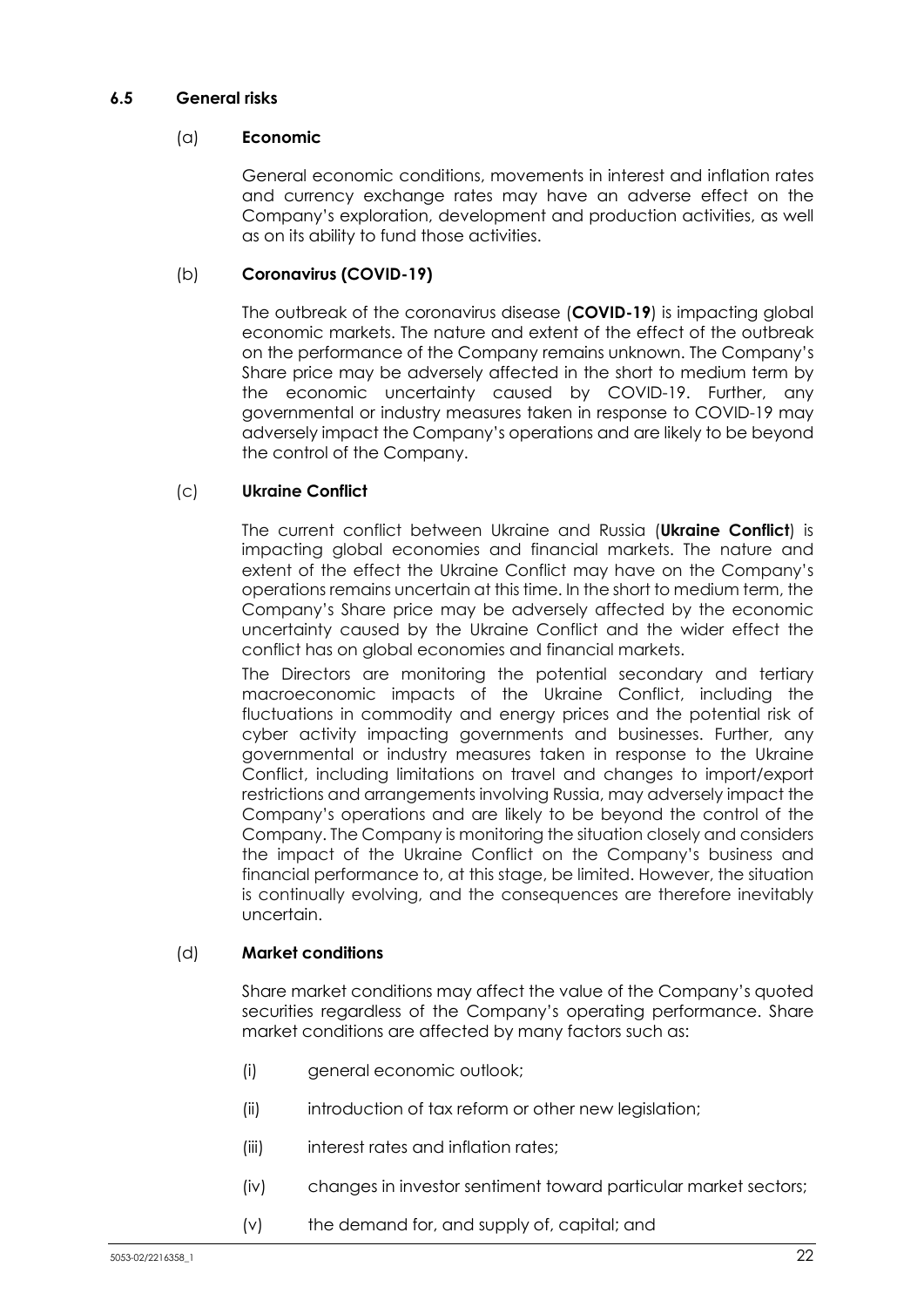(vi) terrorism or other hostilities.

The market price of securities can fall as well as rise and may be subject to varied and unpredictable influences on the market for equities in general and resource exploration stocks in particular. Neither the Company nor the Directors warrant the future performance of the Company or any return on an investment in the Company.

# (e) **Competition risk**

The industry in which the Company will be involved is subject to domestic and global competition. Although the Company will undertake all reasonable due diligence in its business decisions and operations, the Company will have no influence or control over the activities or actions of its competitors, which activities or actions may, positively or negatively, affect the operating and financial performance of the Company's projects and business.

## (f) **Additional requirements for capital**

The Company's capital requirements depend on numerous factors. Depending on the Company's ability to generate income from its operations, the Company may require further financing in addition to amounts raised under the Offer. Any additional equity financing will dilute shareholdings, and debt financing, if available, may involve restrictions on financing and operating activities. If the Company is unable to obtain additional financing as needed, it may be required to reduce the scope of its operations and scale back its exploration programmes as the case may be. There is however no guarantee that the Company will be able to secure any additional funding or be able to secure funding on terms favourable to the Company.

#### (g) **Dividends**

Any future determination as to the payment of dividends by the Company will be at the discretion of the Directors and will depend on the financial condition of the Company, future capital requirements and general business and other factors considered relevant by the Directors. No assurance in relation to the payment of dividends or franking credits attaching to dividends can be given by the Company.

#### **6.6 Speculative investment**

The above list of risk factors ought not to be taken as exhaustive of the risks faced by the Company or by investors in the Company. The above factors, and others not specifically referred to above, may in the future materially affect the financial performance of the Company and the value of the New Options offered under this Prospectus

Therefore, the New Options to be issued pursuant to this Prospectus carry no guarantee with respect to the payment of dividends, returns of capital or the market value of those New Options.

Potential investors should consider that the investment in the Company is speculative and should consult their professional advisers before deciding whether to apply for New Options pursuant to this Prospectus.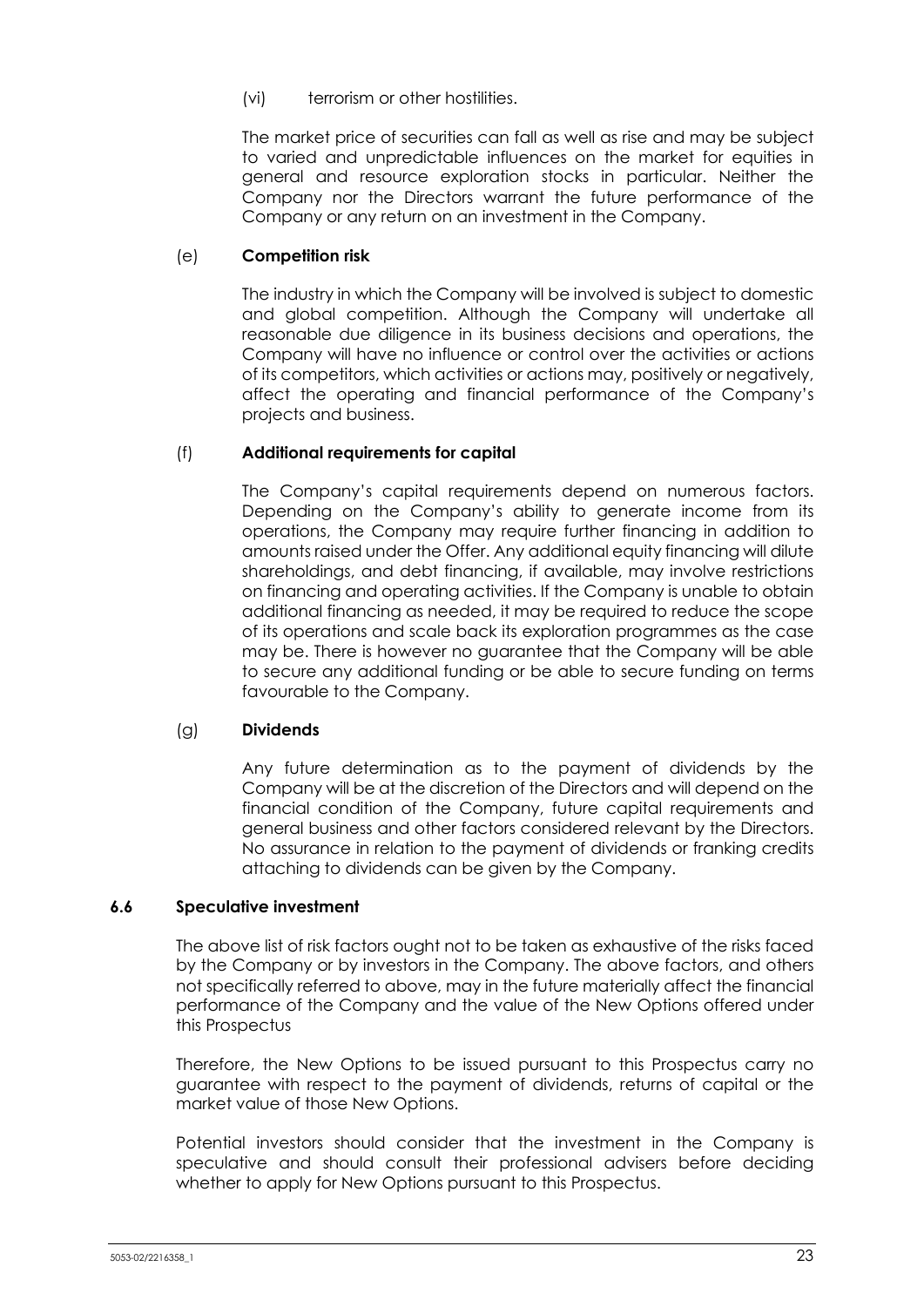# **7. ADDITIONAL INFORMATION**

## **7.1 Litigation**

As at the date of this Prospectus, the Company is not involved in any legal proceedings and the Directors are not aware of any legal proceedings pending or threatened against the Company.

#### **7.2 Continuous disclosure obligations**

The Company is a "disclosing entity" (as defined in section 111AC of the Corporations Act) for the purposes of section 713 of the Corporations Act and, as such, is subject to regular reporting and disclosure obligations. Specifically, like all listed companies, the Company is required to continuously disclose any information it has to the market which a reasonable person would expect to have a material effect on the price or the value of the Company's securities.

This Prospectus is a "transaction specific prospectus". In general terms a "transaction specific prospectus" is only required to contain information in relation to the effect of the issue of securities on the Company and the rights attaching to the securities. It is not necessary to include general information in relation to all of the assets and liabilities, financial position, profits and losses or prospects of the issuing company.

This Prospectus is intended to be read in conjunction with the publicly available information in relation to the Company which has been notified to ASX and does not include all of the information that would be included in a prospectus for an initial public offering of securities in an entity that is not already listed on a stock exchange. Investors should therefore have regard to the other publicly available information in relation to the Company before making a decision whether or not to invest.

Having taken such precautions and having made such enquires as are reasonable, the Company believes that it has complied with the general and specific requirements of ASX as applicable from time to time throughout the 3 months before the issue of this Prospectus which required the Company to notify ASX of information about specified events or matters as they arise for the purpose of ASX making that information available to the stock market conducted by ASX.

Information that is already in the public domain has not been reported in this Prospectus other than that which is considered necessary to make this Prospectus complete.

The Company, as a disclosing entity under the Corporations Act states that:

- (a) it is subject to regular reporting and disclosure obligations;
- (b) copies of documents lodged with the ASIC in relation to the Company (not being documents referred to in section 1274(2)(a) of the Corporations Act) may be obtained from, or inspected at, the offices of the ASIC; and
- (c) it will provide a copy of each of the following documents, free of charge, to any person on request between the date of issue of this Prospectus and the Closing Date:
	- (i) the annual financial report most recently lodged by the Company with the ASIC;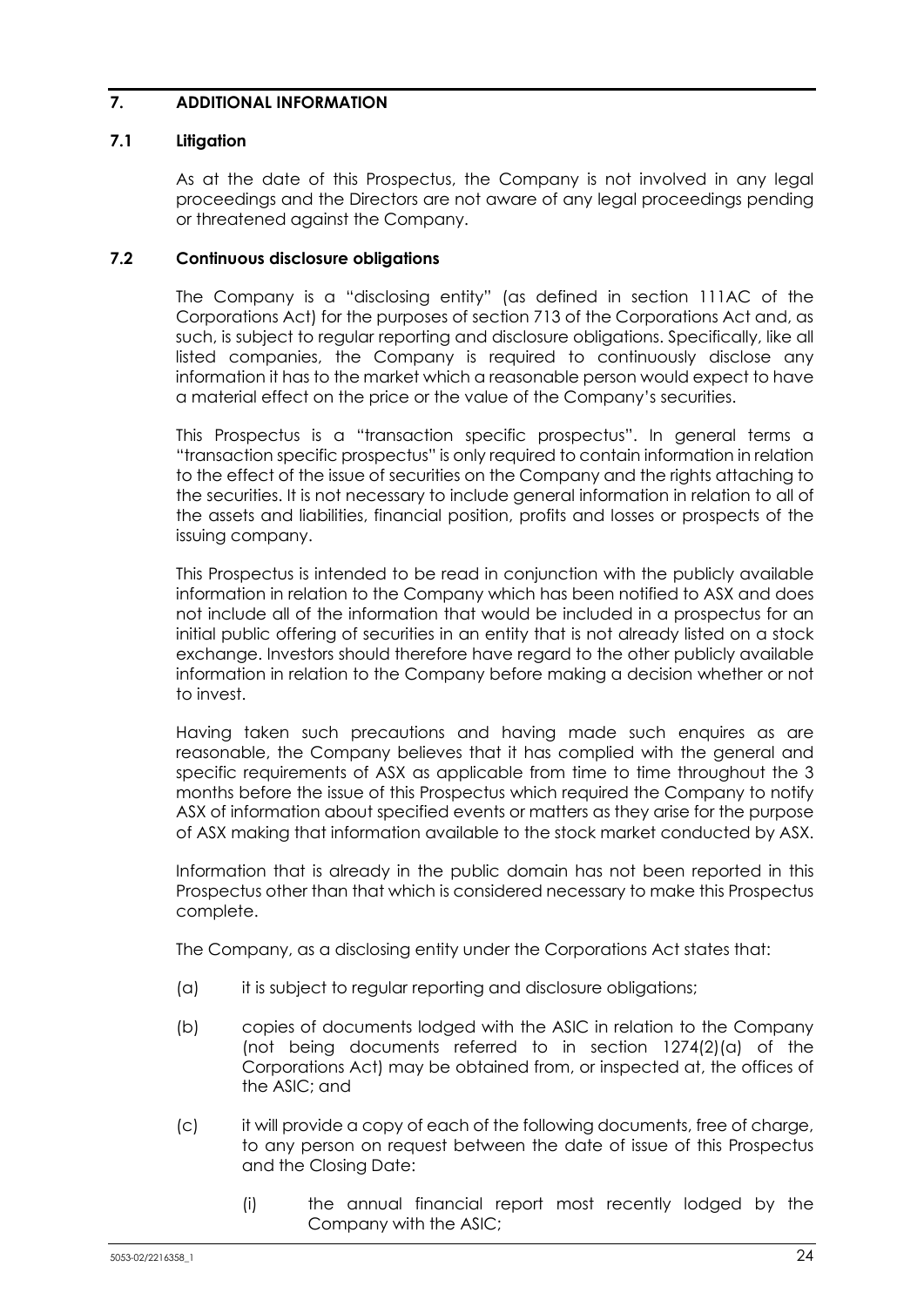- (ii) any half-year financial report lodged by the Company with the ASIC after the lodgement of the annual financial report referred to in (i) and before the lodgement of this Prospectus with the ASIC; and
- (iii) any continuous disclosure documents given by the Company to ASX in accordance with the ASX Listing Rules as referred to in section 674(1) of the Corporations Act after the lodgement of the annual financial report referred to in (i) and before the lodgement of this Prospectus with the ASIC.

Copies of all documents lodged with the ASIC in relation to the Company can be inspected at the registered office of the Company or an ASIC office during normal office hours.

Details of documents lodged with ASX since the date of lodgement of the Company's latest annual financial report and before the lodgement of this Prospectus with the ASIC are set out in the table below**:** 

| <b>Date</b> | <b>Description of Announcement</b>                   |  |  |
|-------------|------------------------------------------------------|--|--|
| 27/4/22     | Quarterly Activities Report and Appendix 5B Mar 2022 |  |  |
| 23/2/22     | December 2021 Interim Financial Report               |  |  |
| 7/2/22      | SCN: Scorpion Acquires Poona Project                 |  |  |
| 4/2/22      | Appendix 3Y                                          |  |  |
| 4/2/22      | <b>Cleansing Notice</b>                              |  |  |
| 4/2/22      | Notification regarding unquoted securities - EMT     |  |  |
| 4/2/22      | Application for quotation of securities - EMT        |  |  |
| 31/1/22     | Quarterly Activities Report and Appendix 5B Dec 2021 |  |  |
| 25/1/22     | Application for quotation of securities - EMT        |  |  |
| 19/1/22     | Notification regarding unquoted securities - EMT     |  |  |
| 19/1/22     | <b>Cleansing Notice</b>                              |  |  |
| 19/1/22     | Application for quotation of securities - EMT        |  |  |
| 14/1/22     | Notification regarding unquoted securities - EMT     |  |  |
| 13/1/22     | <b>Cleansing Notice</b>                              |  |  |
| 13/1/22     | Application for quotation of securities - EMT        |  |  |
| 7/1/22      | Release of Restricted Securities from Escrow         |  |  |
| 6/1/22      | Results of Meeting                                   |  |  |
| 20/12/21    | Change of Registry Address                           |  |  |
| 7/12/21     | Notice of General Meeting                            |  |  |
| 6/12/21     | SCN: Scorpion Increases Murchison Footprint          |  |  |
| 1/12/21     | <b>Cleansing Notice</b>                              |  |  |
| 1/1221      | Application for quotation of securities - EMT        |  |  |
| 29/11/21    | Results of Meeting                                   |  |  |
| 19/11/21    | Proposed issue of securities - EMT                   |  |  |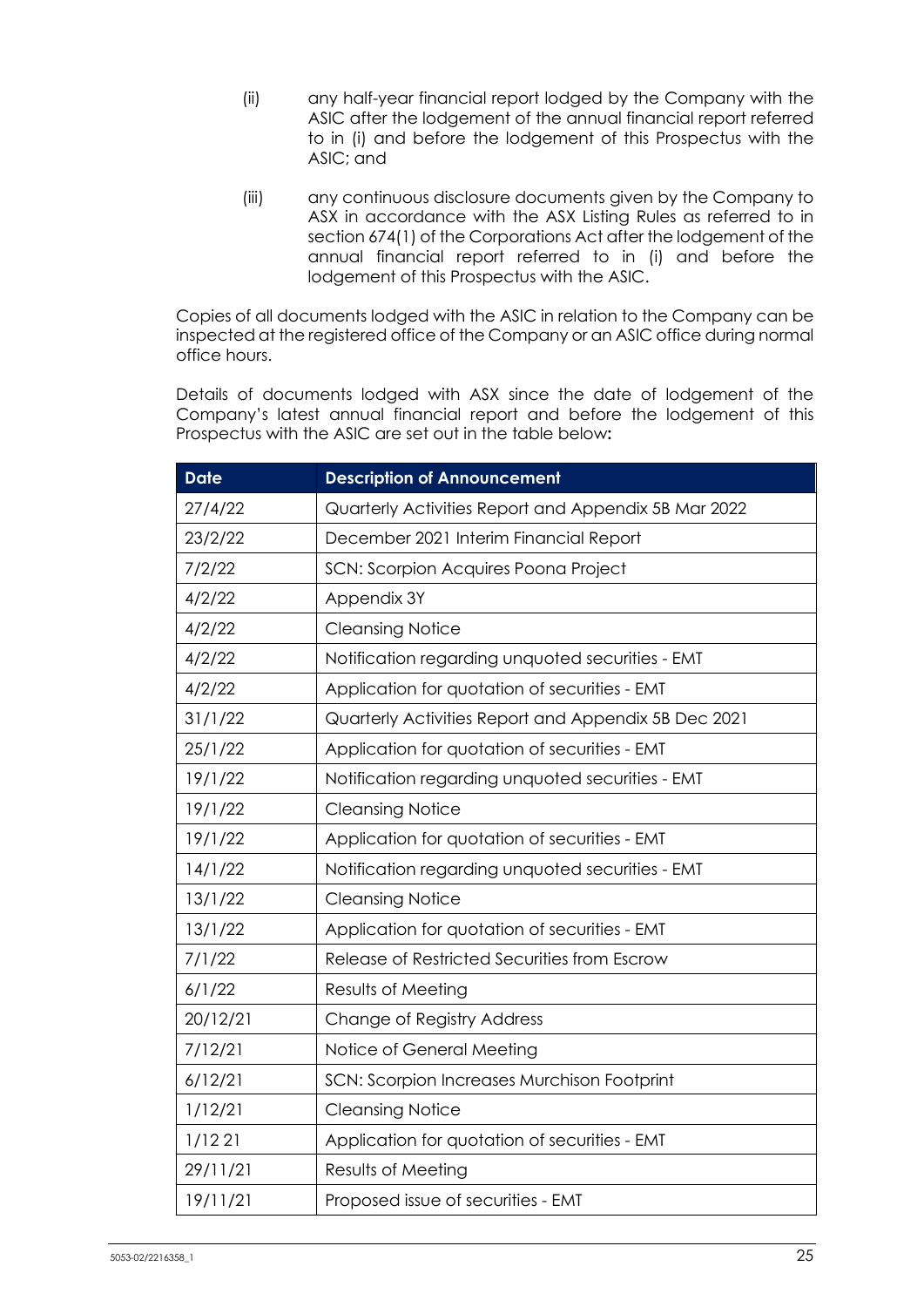| <b>Date</b> | <b>Description of Announcement</b>                                   |
|-------------|----------------------------------------------------------------------|
| 19/11/21    | Proposed issue of securities - EMT                                   |
| 19/11/21    | ACQUISITION OF SALMON GUMS REE PROJECT AND CAPITAL<br><b>RAISING</b> |
| 17/11/21    | Trading Halt                                                         |
| 4/11/21     | <b>Exploration Update</b>                                            |
| 28/10/21    | <b>Exploration Update</b>                                            |
| 26/10/21    | Notice of Annual General Meeting                                     |
| 25/10/21    | Quarterly Activities Report and Appendix 5B Sep 2021                 |
| 22/10/21    | Notification of cessation of securities - EMT                        |
| 7/10/21     | AGM Notice 2021                                                      |

ASX maintains files containing publicly available information for all listed companies. The Company's file is available for inspection at ASX during normal office hours.

The announcements are also available through the Company's website https://www.emetalslimited.com.au/announcements.

#### **7.3 Market price of Shares**

The Company is a disclosing entity for the purposes of the Corporations Act and its Shares are enhanced disclosure securities quoted on ASX.

The highest, lowest and last market sale prices of the Shares on ASX during the three months immediately preceding the date of lodgement of this Prospectus with the ASIC and the most recent dates of those sales were:

|                | <b>Price</b> | Date                                                     |
|----------------|--------------|----------------------------------------------------------|
| <b>Highest</b> | \$0.019      | 11 and 14 February 2022                                  |
| Lowest         | \$0.012      | 27, 28, 29 April 2022, 4, 5,<br>10,13,16 and 17 May 2022 |
| Last           | \$0.012      | 18 May 2022                                              |

#### **7.4 Details of substantial holders**

Based on publicly available information as at 18 May 2022, those persons which (together with their associates) have a relevant interest in 5% or more of the Shares on issue are set out below:

| <b>Shareholder</b>                                          | <b>Shares</b> | %        |
|-------------------------------------------------------------|---------------|----------|
| TIRUMI PTY LTD <tirumi a="" c="" fund="" super=""></tirumi> | 91,600,000    | 10.78%   |
| CITICORP NOMINEES PTY LIMITED                               | 78,024,812    | 9.18%    |
| ZERO NOMINEES PTY LTD                                       | 53,100,000    | $6.25\%$ |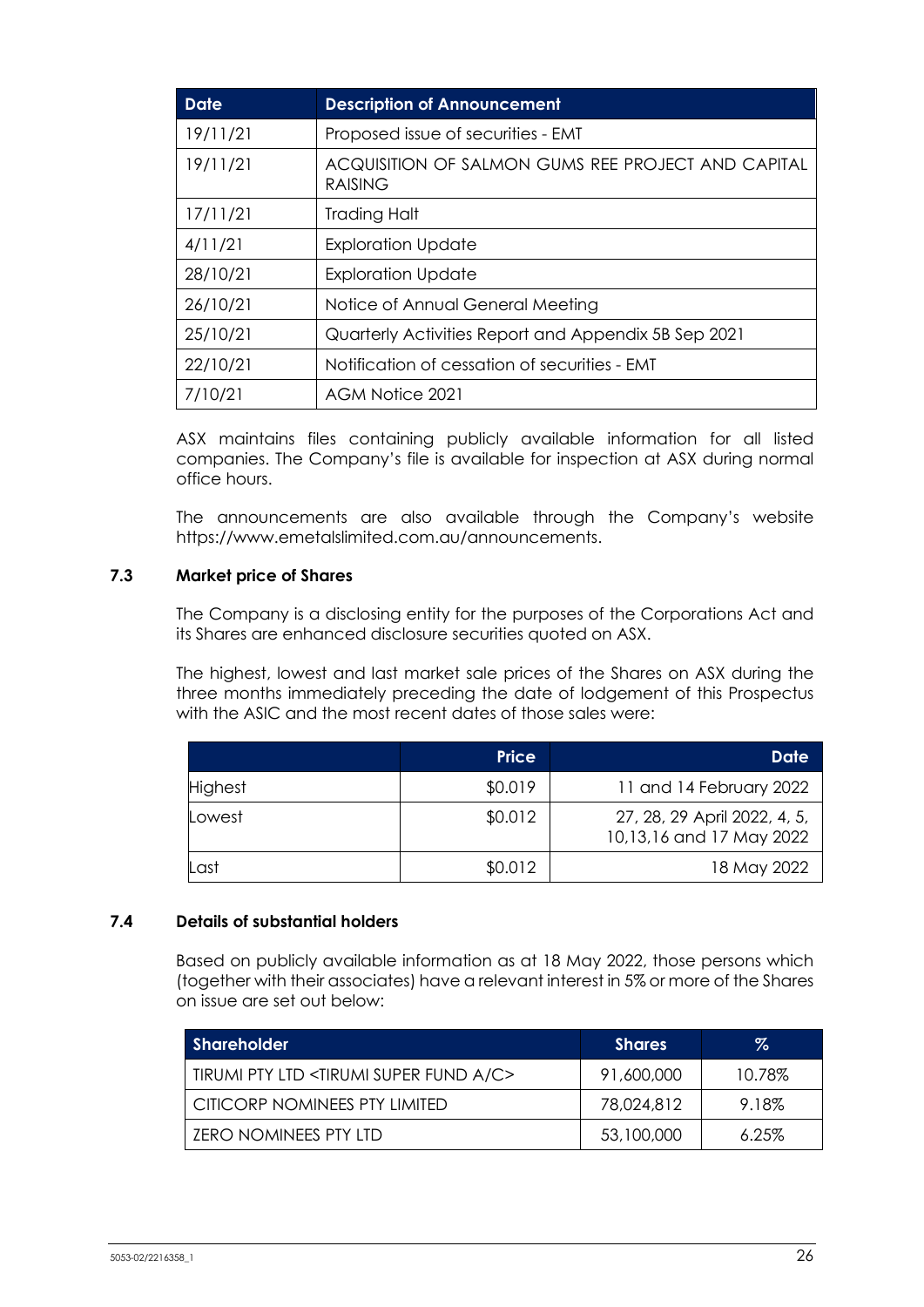## **7.5 Directors' Interests**

Other than as set out below or elsewhere in this Prospectus, no Director nor any firm in which such a Director is a partner, has or had within 2 years before the lodgement of this Prospectus with the ASIC, any interest in:

- (a) the formation or promotion of the Company;
- (b) property acquired or proposed to be acquired by the Company in connection with its formation or promotion or the Offer pursuant to this Prospectus; or
- (c) the Offer,

and no amounts have been paid or agreed to be paid (in cash or Shares or otherwise) to any Director or to any firm in which any such Director is a partner or director, either to induce them to become, or to qualify them as, a Director or otherwise for services rendered by them or by the firm in connection with the formation or promotion of the Company or the Offer.

#### *Security holdings*

The relevant interest of each of the Directors in the securities of the Company as at the date of this Prospectus is set out in the table below.

| <b>Director</b> | <b>Shares</b> | <b>Options</b> |
|-----------------|---------------|----------------|
| Matthew Walker  | 45,000,000    | 35,000,0001    |
| Gary Lyons      | 6,164,114     | 10,000,0002    |
| Teck Wong       | 21,433,300    | 10,000,0003    |

#### **Notes:**

- 1. Comprising:
	- a. 25,000,000 Options exercisable at \$0.03 each on or before \$0.03; and
	- b. 10,000,000 Options exercisable at \$0.05 on or before 31 December 2022.
- 2. 10,000,000 Options exercisable at \$0.05 on or before 31 December 2022.
- 3. 10,000,000 Options exercisable at \$0.05 on or before 31 December 2022.

#### *Remuneration*

The remuneration of an executive Director is decided by the Board, without the affected executive Director participating in that decision-making process. The total maximum remuneration of non-executive Directors is initially set by the Constitution and subsequent variation is by ordinary resolution of Shareholders in general meeting in accordance with the Constitution, the Corporations Act and the ASX Listing Rules, as applicable. The determination of non-executive Directors' remuneration within that maximum will be made by the Board having regard to the inputs and value to the Company of the respective contributions by each non-executive Director. The current amount has been set at an amount not to exceed \$250,000 per annum.

A Director may be paid fees or other amounts (ie non-cash performance incentives such as Options, subject to any necessary Shareholder approval) as the other Directors determine where a Director performs special duties or otherwise performs services outside the scope of the ordinary duties of a Director. In addition, Directors are also entitled to be paid reasonable travelling, hotel and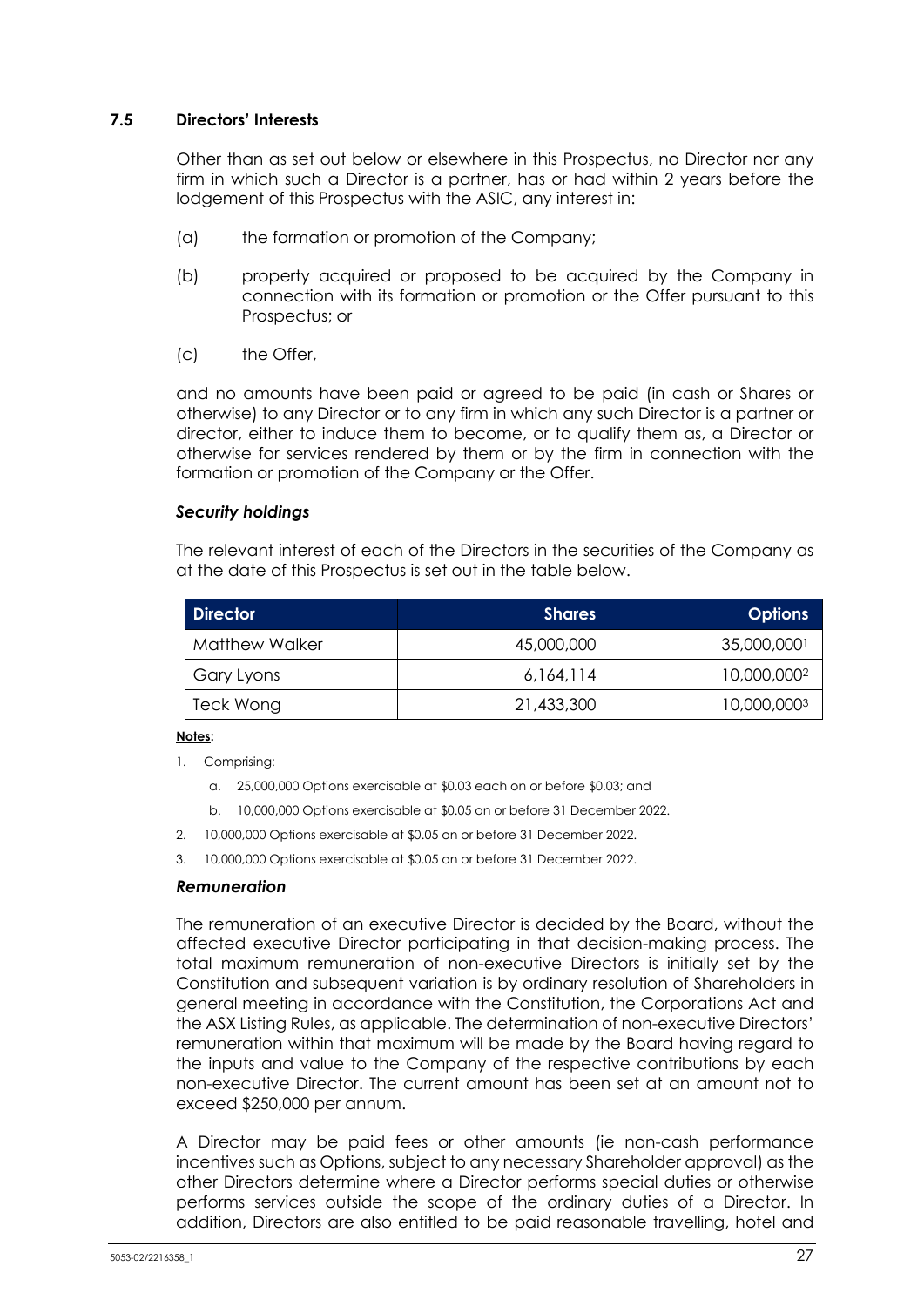other expenses incurred by them respectively in or about the performance of their duties as Directors.

The following table shows the total (and proposed) annual remuneration paid to both executive and non-executive directors.

| <b>Director</b>       | 30 June 2020 | 30 June 2021 | <b>30 June 2022</b> |
|-----------------------|--------------|--------------|---------------------|
| <b>Matthew Walker</b> | 60,000       | 276,070      | 80,000              |
| Gary Lyons            | 52,400       | 132,675      | 48,000              |
| Teck Wong             | 36,000       | 116,235      | 36,000              |

#### **7.6 Interests of experts and advisers**

Other than as set out below or elsewhere in this Prospectus, no:

- (a) person named in this Prospectus as performing a function in a professional, advisory or other capacity in connection with the preparation or distribution of this Prospectus;
- (b) promoter of the Company; or
- (c) underwriter (but not a sub-underwriter) to the issue or a financial services licensee named in this Prospectus as a financial services licensee involved in the issue,

holds, or has held within the 2 years preceding lodgement of this Prospectus with the ASIC, any interest in:

- (d) the formation or promotion of the Company;
- (e) any property acquired or proposed to be acquired by the Company in connection with:
	- (i) its formation or promotion; or
	- (ii) the Offer; or
- (f) the Offer,

and no amounts have been paid or agreed to be paid and no benefits have been given or agreed to be given to any of these persons for services provided in connection with:

- (g) the formation or promotion of the Company; or
- (h) the Offer.

Steinepreis Paganin has acted as the solicitors to the Company in relation to the Offer. The Company estimates it will pay Steinepreis Paganin between \$5,000 and \$10,000 (excluding GST and disbursements) for these services. During the 24 months preceding lodgement of this Prospectus with the ASIC, Steinepreis Paganin has been paid fees totalling \$55,241.97 (excluding GST and disbursements) for legal services provided to the Company.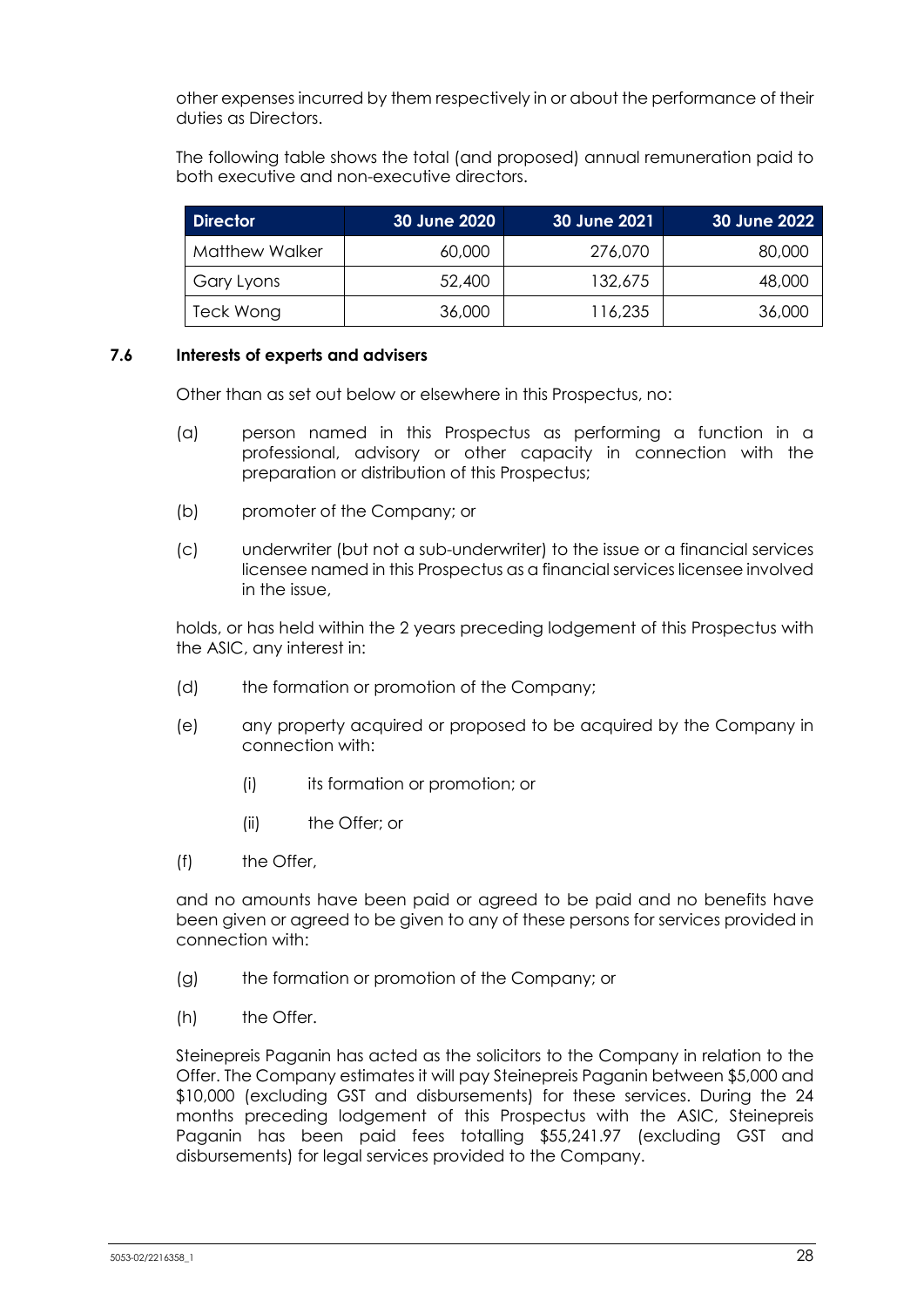## **7.7 Consents**

Chapter 6D of the Corporations Act imposes a liability regime on the Company (as the offeror of the Securities), the Directors, the persons named in the Prospectus with their consent as Proposed Directors, any underwriters, persons named in the Prospectus with their consent having made a statement in the Prospectus and persons involved in a contravention in relation to the Prospectus, with regard to misleading and deceptive statements made in the Prospectus, Although the Company bears primary responsibility for the Prospectus, the other parties involved in the preparation of the Prospectus can also be responsible for certain statements made in it.

Each of the parties referred to in this Section:

- (a) does not make, or purport to make, any statement in this Prospectus other than those referred to in this Section; and
- (b) in light of the above, only to the maximum extent permitted by law, expressly disclaims and takes no responsibility for any part of this Prospectus other than a reference to its name and a statement included in this Prospectus with the consent of that party as specified in this Section.

Steinepreis Paganin has given its written consent to being named as the solicitors to the Company in this Prospectus. Steinepreis Paganin has not withdrawn its consent prior to the lodgement of this Prospectus with the ASIC.

#### <span id="page-30-0"></span>**7.8 Estimated expenses of Offer**

The total expenses of the Offer are estimated to be approximately \$10,000 as follows:

| <b>Expense</b>                                |  | (5)    |
|-----------------------------------------------|--|--------|
| <b>ASIC Fees</b>                              |  | 3,206  |
| Legal Fees                                    |  | 5,000  |
| Miscellaneous, printing and other<br>expenses |  | 1,794  |
| Total                                         |  | 10,000 |

#### **7.9 Electronic Prospectus**

ASIC has exempted compliance with certain provisions of the Corporations Act to allow distribution of an electronic prospectus and electronic application form on the basis of a paper prospectus lodged with the ASIC, and the publication of notices referring to an electronic prospectus or electronic application form, subject to compliance with certain conditions.

If you have received this Prospectus as an electronic Prospectus, please ensure that you have received the entire Prospectus accompanied by the Application Form. If you have not, please phone the Company on +61 8 6489 1600 and the Company will send you, for free, either a hard copy or a further electronic copy of the Prospectus, or both.

The Company reserves the right not to accept an Application Form from a person if it has reason to believe that when that person was given access to the electronic Application Form, it was not provided together with the electronic Prospectus and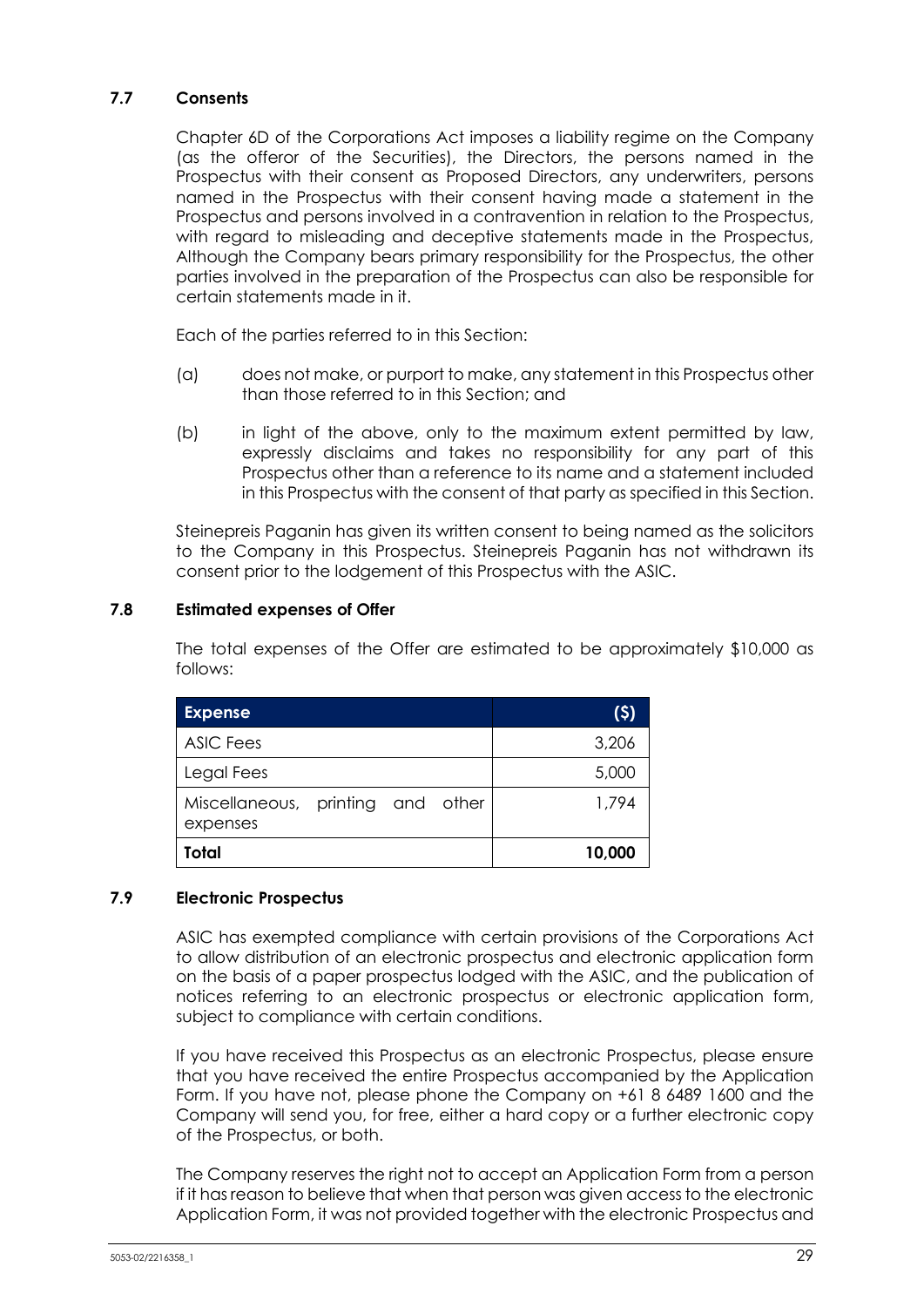any relevant supplementary or Prospectus or any of those documents were incomplete or altered.

#### **7.10 Clearing House Electronic Sub-Register System (CHESS) and Issuer Sponsorship**

The Company will not be issuing Share certificates, New Option certificates or certificates for Options of the same class as New Options. The Company is a participant in CHESS, for those investors who have, or wish to have, a sponsoring stockbroker. Investors who do not wish to participate through CHESS will be issuer sponsored by the Company. Because the sub-registers are electronic, ownership of securities can be transferred without having to rely upon paper documentation.

Electronic registers mean that the Company will not be issuing certificates to investors. Instead, investors will be provided with a statement (similar to a bank account statement) that sets out the number of New Options issued to them under this Prospectus. The notice will also advise holders of their Holder Identification Number or Security Holder Reference Number and explain, for future reference, the sale and purchase procedures under CHESS and issuer sponsorship.

Further monthly statements will be provided to holders if there have been any changes in their security holding in the Company during the preceding month.

#### **7.11 Privacy Act**

If you complete an application for New Options, you will be providing personal information to the Company. The Company collects, holds and will use that information to assess your application, service your needs as a Shareholder, facilitate distribution payments and corporate communications to you as a Shareholder and carry out administration.

The information may also be used from time to time and disclosed to persons inspecting the register, bidders for your securities in the context of takeovers, regulatory bodies, including the Australian Taxation Office, authorised securities brokers, print service providers, mail houses and the Company's Share Registry.

You can access, correct and update the personal information that we hold about you. Please contact the Company if you wish to do so at the relevant contact numbers set out in this Prospectus.

Collection, maintenance and disclosure of certain personal information is governed by legislation including the *Privacy Act* 1988 (Cth) (as amended), the Corporations Act and certain rules such as the ASX Settlement Operating Rules. You should note that if you do not provide the information required on the application for New Options, the Company may not be able to accept or process your application.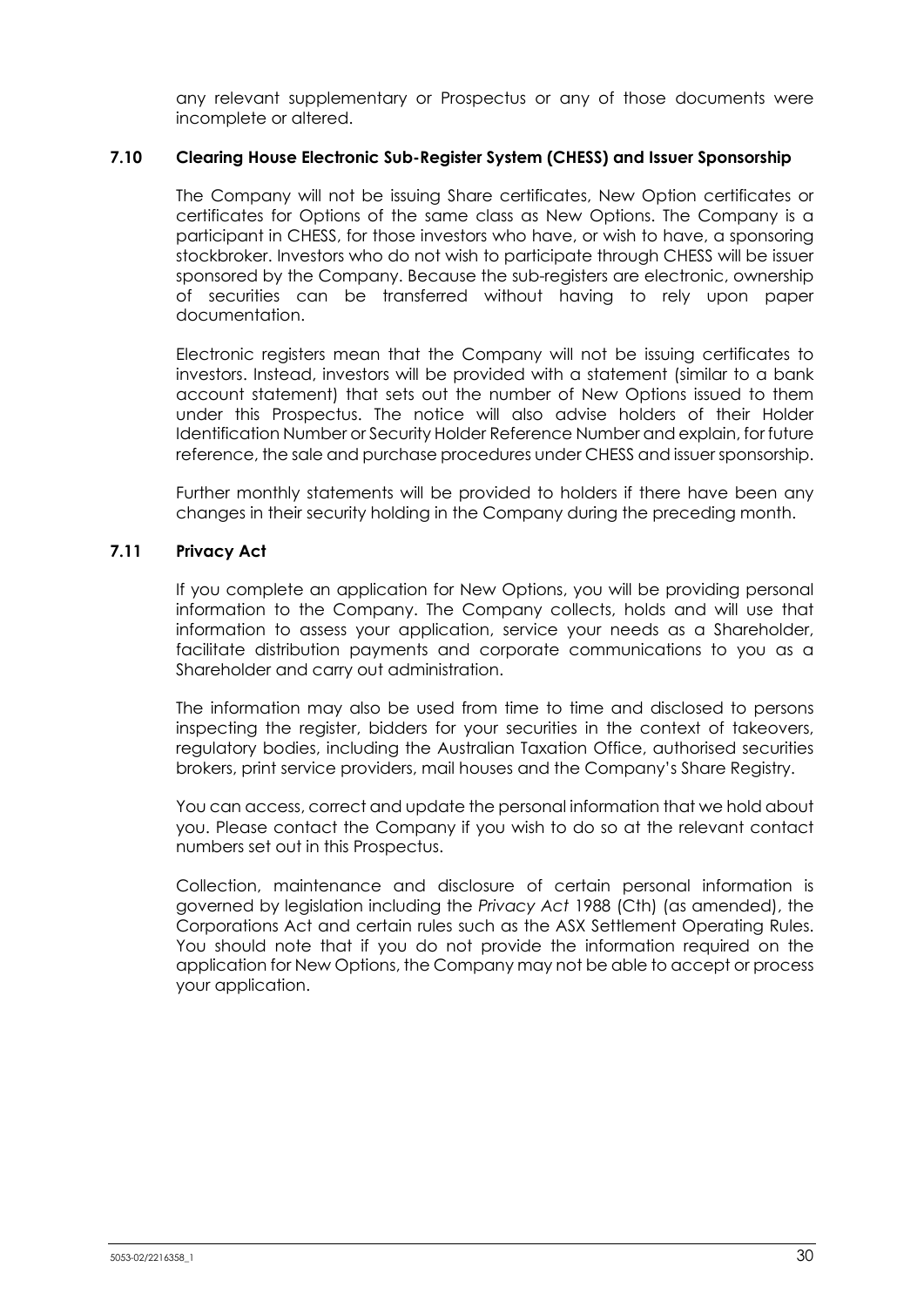# **8. DIRECTORS' AUTHORISATION**

This Prospectus is issued by the Company and its issue has been authorised by a resolution of the Directors.

In accordance with section 720 of the Corporations Act, each Director has consented to the lodgement of this Prospectus with the ASIC.

Mathew Walker **Director For and on behalf of eMetals Limited** 

\_\_\_\_\_\_\_\_\_\_\_\_\_\_\_\_\_\_\_\_\_\_\_\_\_\_\_\_\_